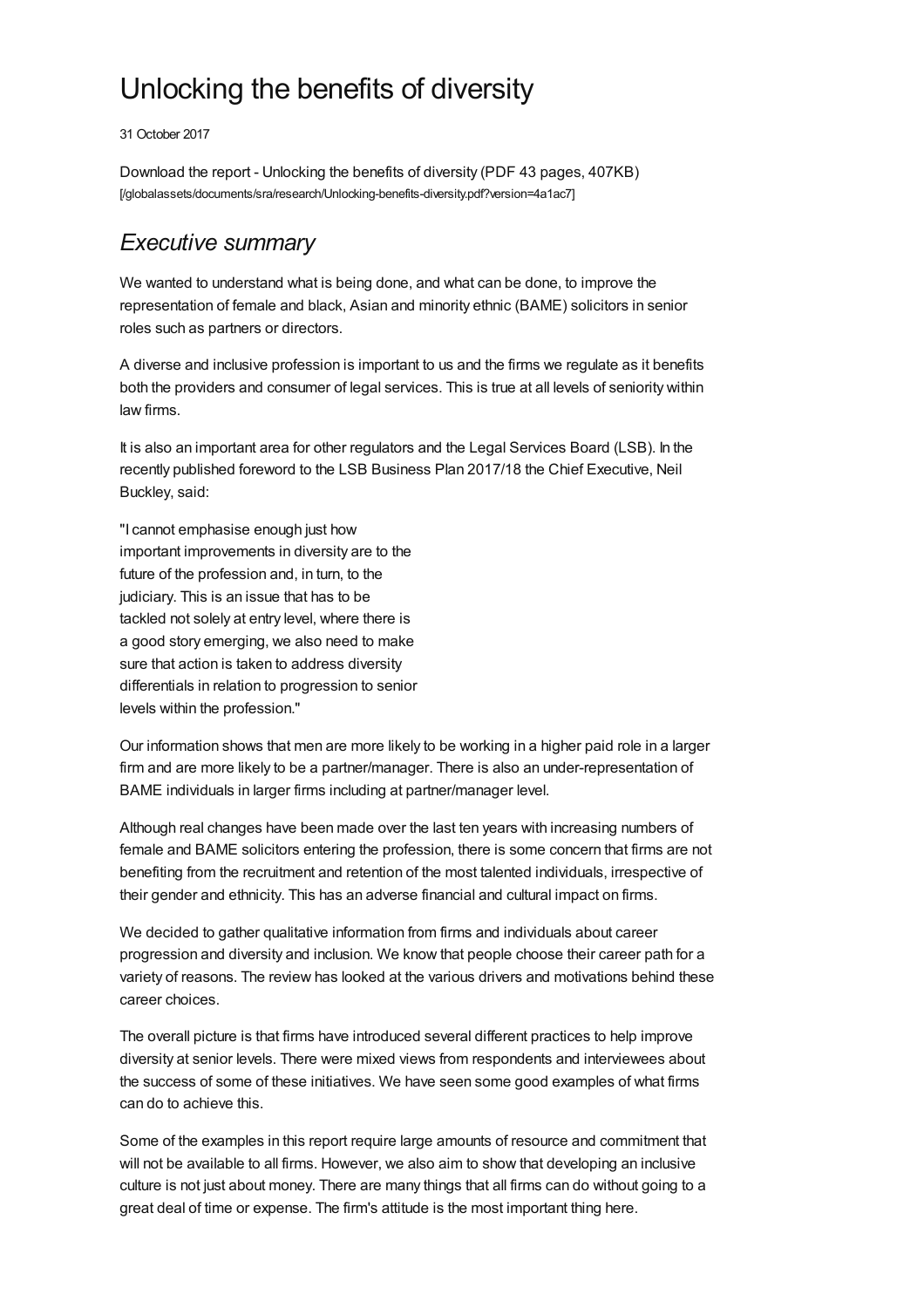## *What we did*

We carried out a review of existing research on career progression for female and BAME solicitors. We wanted to understand some of the reported barriers and issues faced by these groups in the development of their careers.

However, it was not our intention for the review to focus on the barriers to career progression. We wanted to focus on the positive actions that some firms are taking to retain female and BAME staff and provide equal opportunities for career progression. We have included practical examples as case studies in this report. We hope that these examples can be used to inform and inspire the profession in the development of the approach to this complex area.

## *The core areas covered by the review*

- career motivation and drivers for female and BAME solicitors
- the development of firm culture to create a diverse and inclusive place of work
- the development of working practices to provide practical solutions to some of the barriers identified
- how recruitment and the promotion assessment process can be used to increase law firm diversity.

## *The review was completed in two stages*

### *Stage one*

This included:

- an initial questionnaire sent to 70 firms we had identified as showing exceptional diversity profiles for female and BAME solicitors
- engagement with various interest groups to examine the reasons behind career choices and identify firms that have taken positive steps for the career progression of female and BAME solicitors.

Engagement with the interest groups included:

- face to face meetings with representatives
- telephone conversations promoting the project and our interest group online questionnaire
- individual group members completing the online questionnaire
- attendance at events to promote the project such as 'Celebrating women in law: A shattering of glass'. We assessed the information gathered from the above to identify firms which were suitable for a visit.

#### *Stage two*

This involved in-depth interviews with representatives and an employee of the 32 firms identified at stage one. It also involved ongoing engagement with the interest groups.

We visited firms who had demonstrated a positive approach to career progression for female and BAME solicitors. We considered that these firms would give us the best examples of what firms could do in this area.

Throughout this report, we refer to the following sources of information:

• The online survey completed by members of various interest groups (respondents).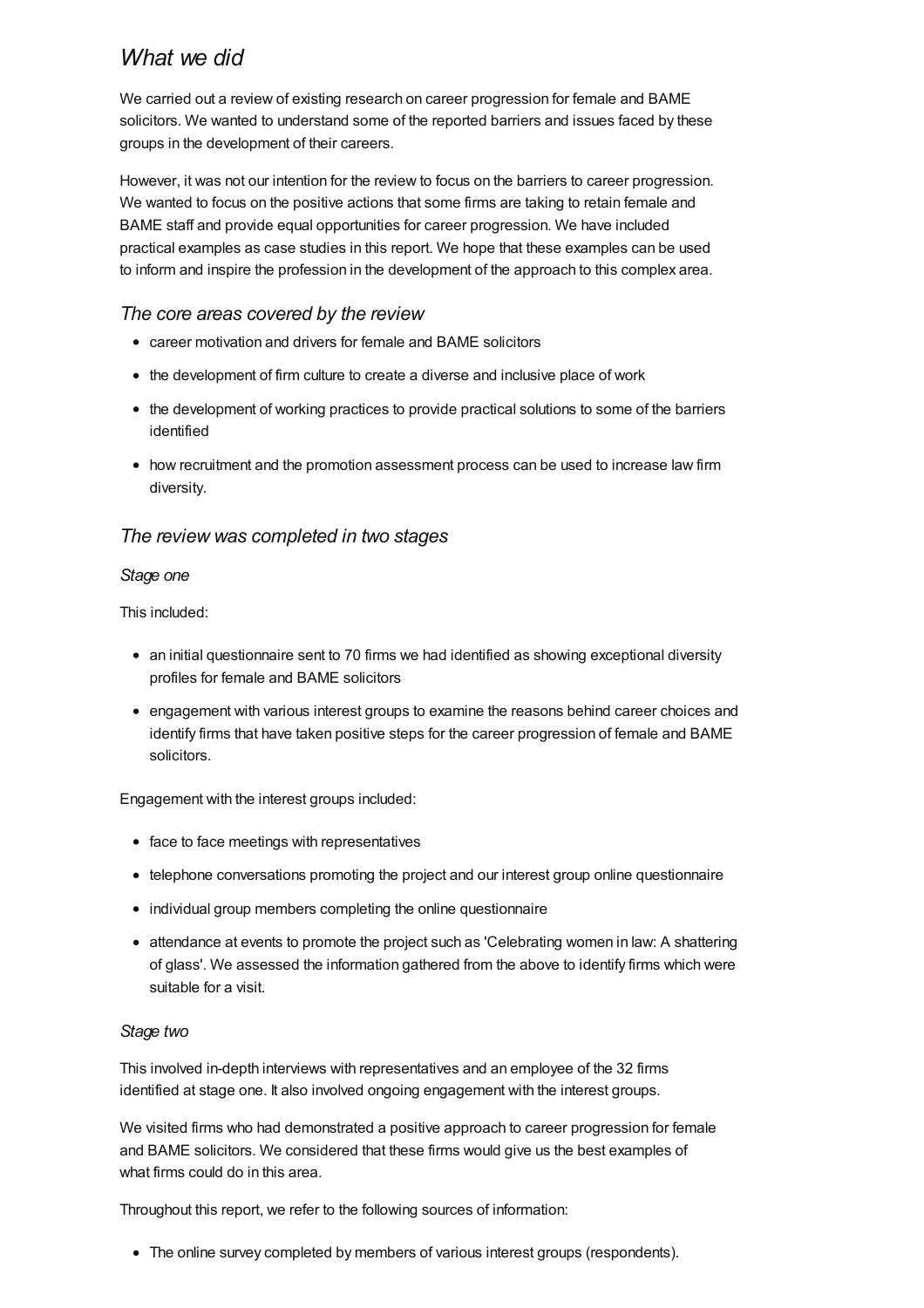- The firm employees interviewed during our visits (interviewees).
- Interviews with the chair or representative of the interest groups (representatives).
- Interviews with firm representatives.

## *What motivates solicitors*

## *Why is this important?*

Firms need to understand what motivates their staff. This will help them to build an inclusive and supportive culture to encourage staff progression and retention. It will also help them to attract and recruit the best talent which in turn leads to better economic growth.

We also looked at this:

- to help us understand the reasons behind the equality, diversity and inclusion (EDI) information we hold
- to help us consider career motivations when developing our future policies.

The review has shown that not everyone wants to progress to a senior role or management in a law firm. However, the option to do so should be freely available for those who want to.

## *Challenges*

The challenge is to have a system or process in place which encourages and supports everyone to reach their full potential.

It is better for business to have enthusiastic people who want to do their best, as poor motivation can lead to low self-esteem and low self-confidence.

We can encourage people to be motivated by generating opportunities for development and learning. We can also communicate in a way which is clear, objective and easy to understand.

## *Positive steps*

Firms told us about the following approaches they have taken to understand and motivate their staff:

- Providing ongoing training and development opportunities.
- Encouraging staff to network more widely and allowing staff time away from their day job to do this.
- Managers encouraging staff to attend diversity events held at the firm. Some individuals felt more able to attend if their manager supported such initiatives.

## *What people said*

The majority of the career choices for both female and BAME individuals related to practical considerations and economic values. These included:

- the availability of child friendly hours, part time and flexible working conditions
- maternity and 'back to work' practices
- having a good work/life balance
- the stability of the firm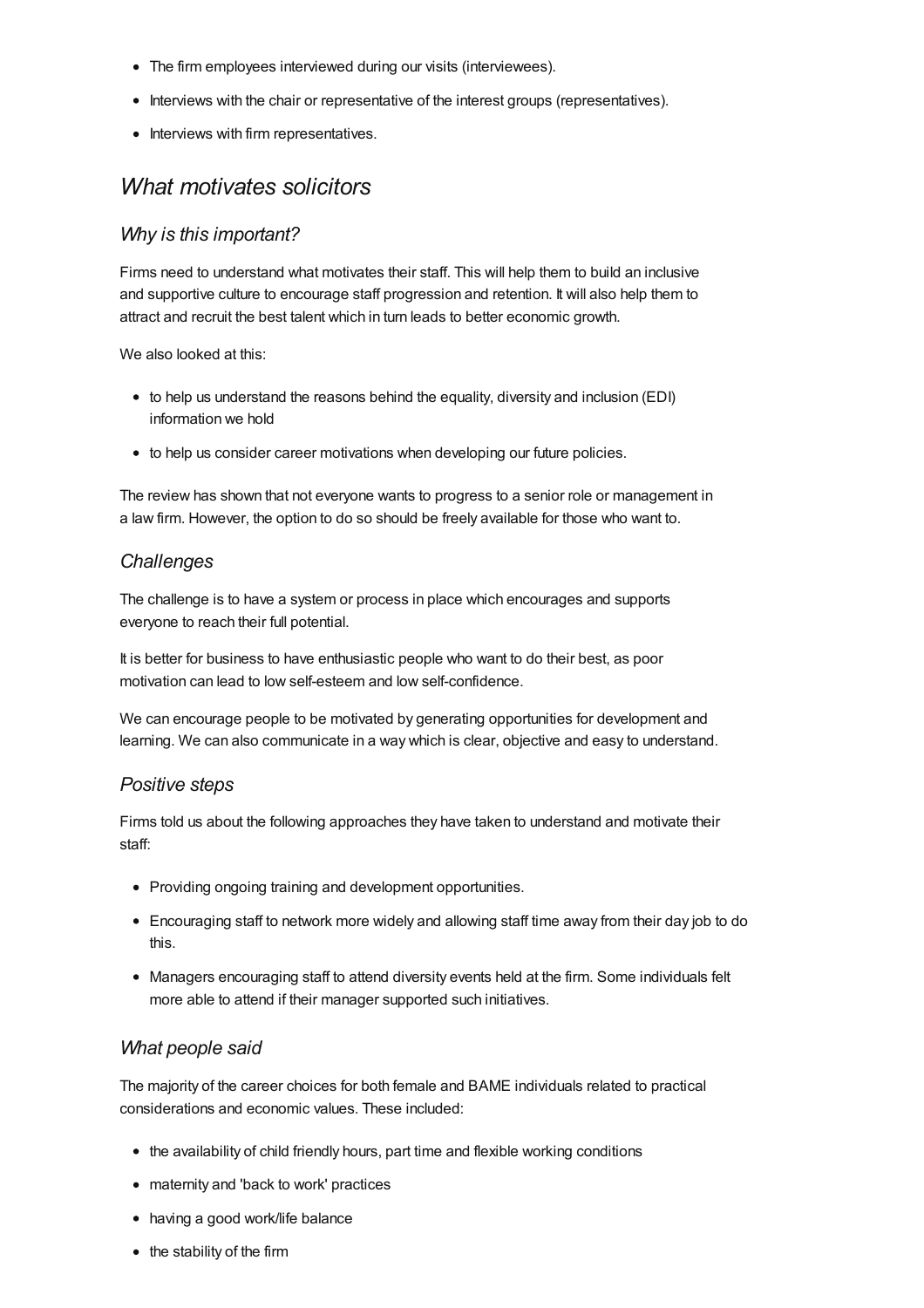- the firm's reputation and 'brand'
- the capability of the firm and its lawyers.

Some practical considerations included a more personal element:

- The availability of development opportunities and scope for career progression.
- The ability to work as part of a team and in a collegiate/collaborative environment.
- The variety and quality of work to be undertaken.
- The availability of 'stretching and challenging' roles.
- The recognition of expertise and value added to the practice.

Other considerations included factors such as:

- the distance to travel to work
- the amount of pay
- working in an open plan office
- the security of the job
- work conditions.

Firm values were also important. These included:

- the firm's culture and commitment to genuine diversity
- the openness and support of higher management
- the ability of the firm to be innovative.

#### *Career choices*

Some career choices related to personal circumstances such as the threat of redundancy or wanting to work in specific areas of law.

People 25 to 34 and 35 to 44 showed a willingness to move firms until they found the right working environment. Influences on this choice of environment included:

- the desire to progress and be challenged
- the need to have quality work
- the lack of recognition at previous firms.

#### *Sole practitioners*

Some respondents had decided to set up their own firm or become sole practitioners. Sole practitioners come from a variety of backgrounds, from smaller firms to large city firms.

The reasons why people chose this career include (in no particular order):

- the ability to build up a one to one relationship with clients and offer good service
- flexible working
- bespoke career opportunities which are not offered by other firms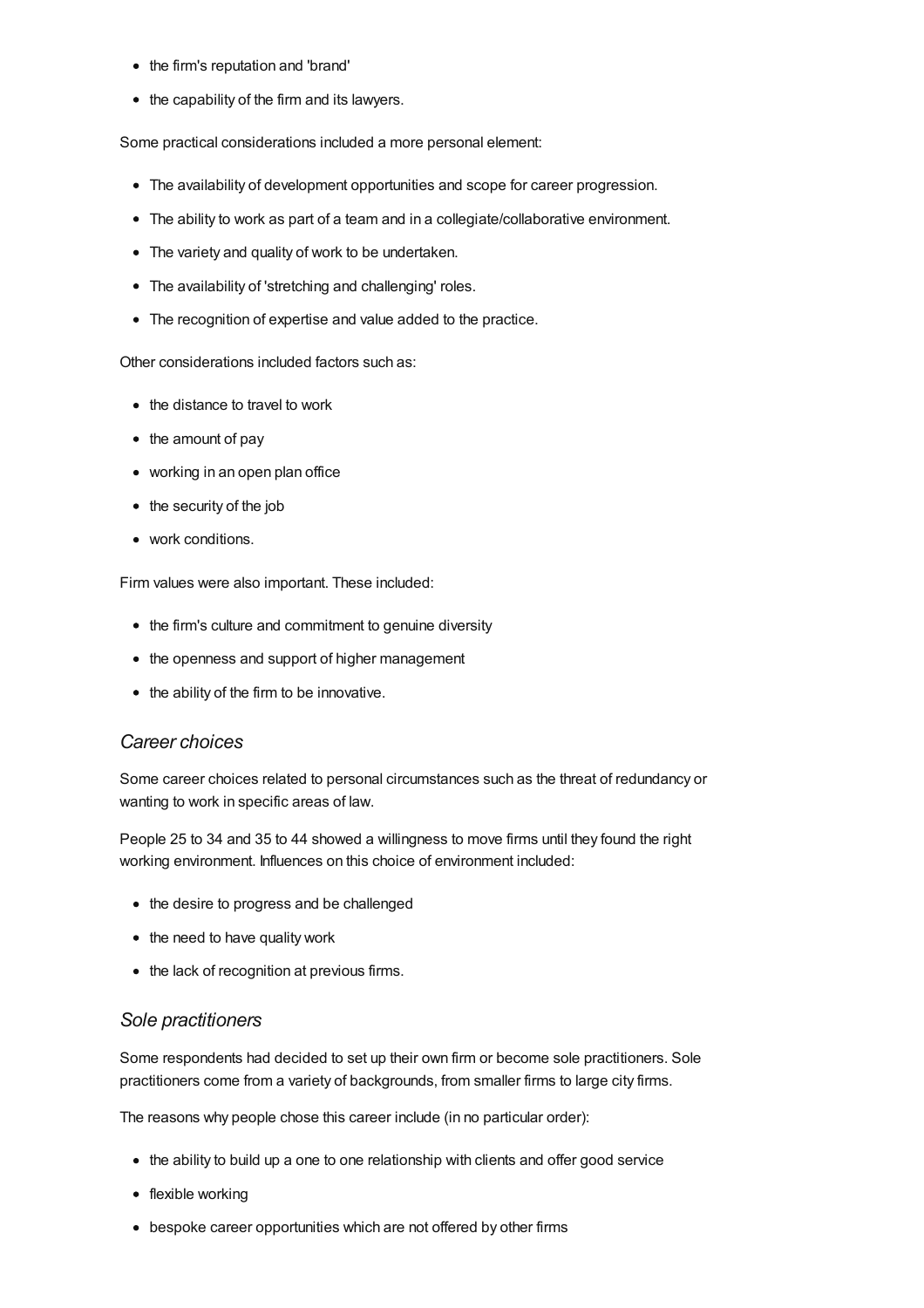- control of their own finances
- the prestige of owning their own business
- some had struggled to get promotion, for whatever reason, but wanted to stay in the law.

An important factor for many sole practitioners is the flexibility offered by the role. This helps those with family commitments. However, one person said it can be difficult to go back and work in a firm once you have been a sole practitioner for a while.

## *Other size firms*

Those who worked in firms with one to nine managers tended to work in those firms to meet family needs and allow flexibility in their working hours. However, they still wanted to be challenged in their role. The support of colleagues was also an important factor.

The firm's reputation, quality of clients and quality of work were also important to those in firms with ten or more managers. People again wanted to be challenged and supported with good job security.

## *Key observations included*

#### *Gender*

- Some women told us they form an impression about a firm and make key decisions very early on in their career.
- Women with children placed more emphasis on roles with child friendly hours. Many had made lifestyle choices, such as reducing their hours or working part time, to meet their family needs.

#### *Ethnicity*

- Some BAME individuals felt that they do not have the same career options as non BAME solicitors.
- Some areas of law, such as crime and immigration, are much easier for BAME solicitors to get into than areas like financial law.
- BAME individuals tended to place greater importance on the culture of the firm and its support for equality and diversity.
- The availability of black role models was an influencing factor for one black female respondent.
- The care and expectations of the extended family were an important career consideration for one Indian interviewee.
- The perception that people from the Asian community want to secure a professional job such as a doctor, accountant or lawyer still holds true to some extent.
- There was anecdotal evidence that people from a BAME background will frequently find work as paralegals before looking for a training contract. This allows them to see if they 'fit in' at a firm and whether they want a legal career.

#### *Gender and ethnicity*

- Some BAME women said having female BAME role models was very important.
- Having an opportunity to be mentored by a female colleague (rather than a male colleague) would help some BAME women to build their confidence.
- There were suggestions that firms should proactively recognise the achievements of BAME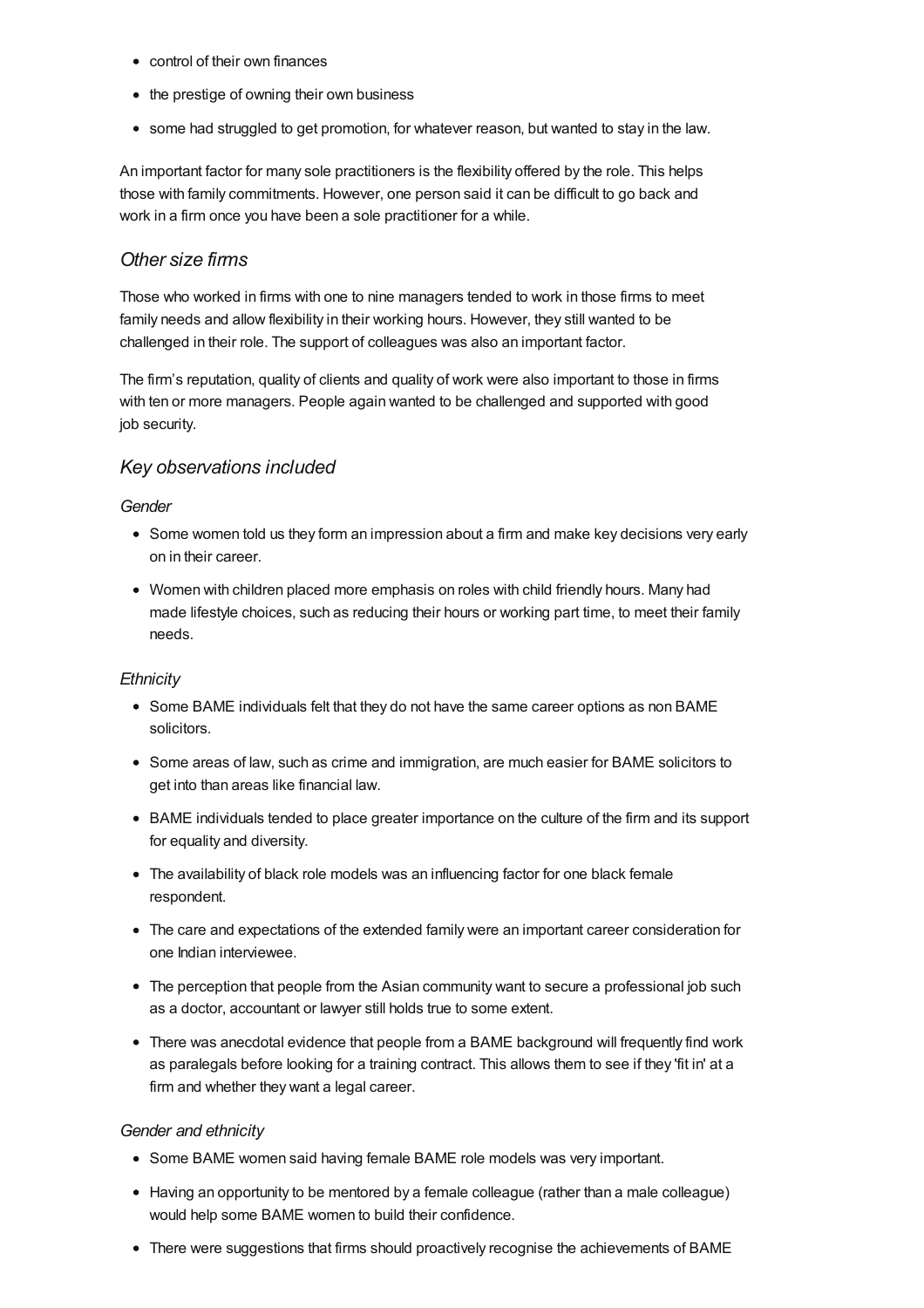women and the value they bring to the firm.

- Monitoring the promotion and progression routes of BAME women as compared to the rest of the workforce would help identify trends and support the progression of talent.
- Encourage BAME women in leadership roles to provide mentoring and coaching to female BAME colleagues.

## *Respondent and interviewee comments about important career factors*

We asked respondents what was important to them.

"The firm's values, including professional development, diversity and corporate responsibility.

"The firm's commitment to genuine diversity for example employing black women, non-Russell Group educated women and are there opportunities for these women to progress into senior leadership roles?"

#### *Female respondent, 25 to 34, other black background*

"The lack of role models is one of the reasons I left a large US law firm - even though Iwas told that Iwas on track for partnership, there were no partners from an ethnic minority background in any one of the firm's European offices."

#### *Female respondent, 25 to 34, other black background*

"I chose to stay in a high street firm so that I could ensure that Iwas available for my child at short notice and also because the timings allowed me to work around pick ups and drop offs from nursery."

#### *Female respondent, 25 to 34, Indian, one to five manager firm*

"I aimed for an environment that would challenge me, whilst also being diverse and accepting of all personalities and background. The commitment to excellence that the firm I work at has, generally accords with my own work ethic."

#### *Female respondent, 25 to 34, Indian, 50+ manager firm*

#### *Career choices for sole practitioners*

We asked sole practitioners about their choice of career.

"My aims have changed depending on my stage of life and family commitments. Flexibility was one of the key factors with a young family, so sole practice was attractive."

#### *Female, age unknown, Arab sole practitioner*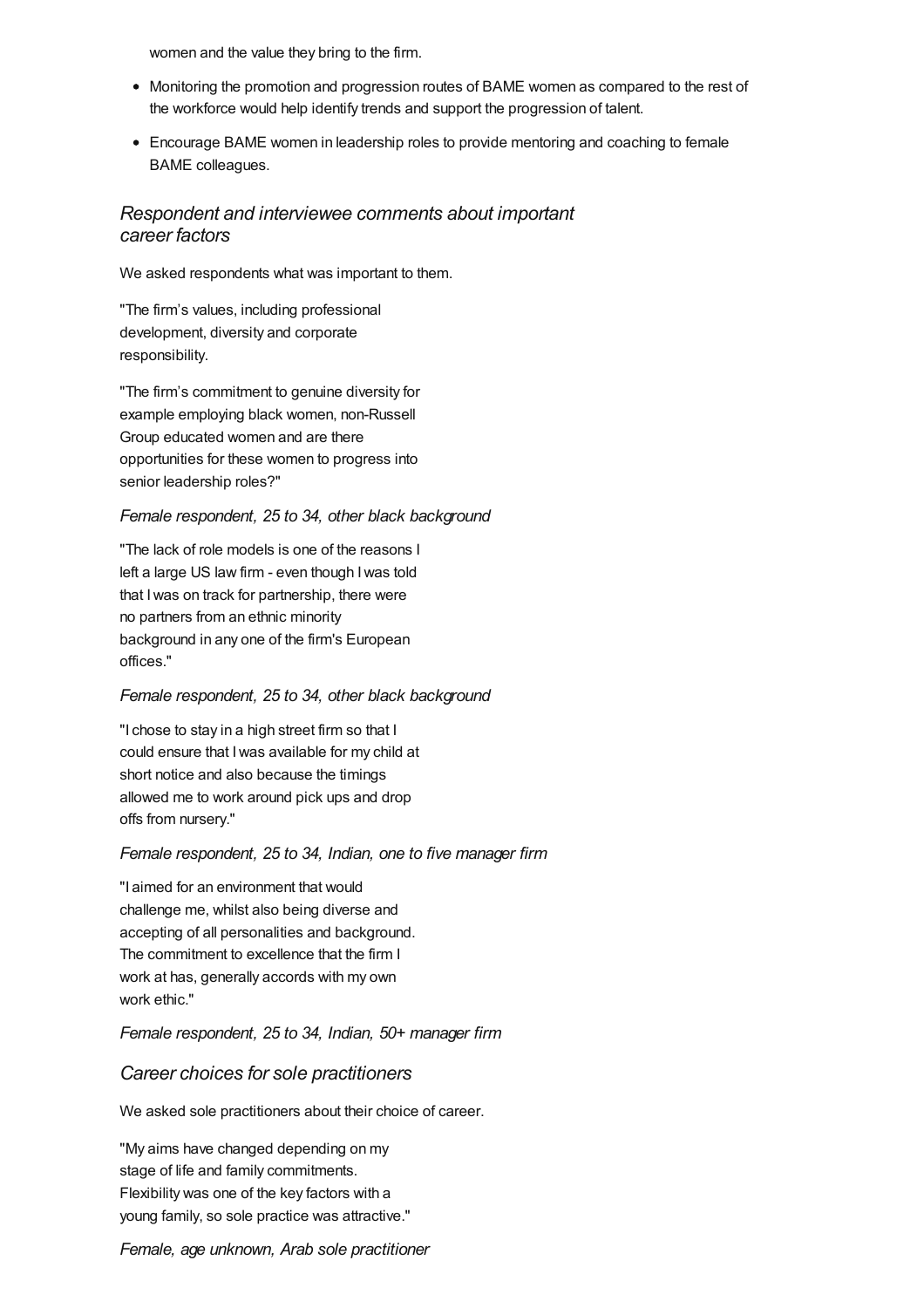"My expertise and adaptability to deal with a new area of law. Client demand for service and competence to deliver. It [is] good to have an attitude that as a lawyer I can solve problems by matching facts against the law and come up with a desired outcome to resolve whatever issue that presents or is at hand.

#### *Female, 45 to 54, black African, sole practitioner*

"The influence has been positive. I came into being a sole practitioner unexpectedly, I had just resigned ...and Iwas contemplating what next to do, I had done a locum job so Iwas intending to just follow in that regard. However, the market in my area of expertise began to experience some difficulty so work intake for locums was very slow."

## *Female, 45 to 54, black African, sole practitioner*

#### *Good practice questions*

- Do my managers and senior staff attend diversity events and encourage their staff to attend as well?
- If staff want to talk through a particular challenge, is this something they can easily and confidently do with their managers or senior staff?
- Are my staff able to attend a range of networking events if they wish to do so?

## *Firm culture and inclusion*

## *Why is it important?*

Culture and inclusion are important to us because lack of a diverse and representative profession is one of our priority risks.

A diverse and representative profession is important because it encourages:

- quality legal services allowing the best and brightest people to become solicitors and progress in their careers
- the effective administration of justice solicitors hold an important role in society and should reflect the population they serve
- improved access to services for people of all backgrounds some people might not choose to seek legal advice if they do not feel they share any social or cultural characteristics with those who work in legal services.

The right culture is also a business benefit and helps to retain good clients and employees.

## *Challenges*

Creating a culture that recognises the benefits of diversity and allows people to perform at their best.

Promoting values and behaviours across an organisation.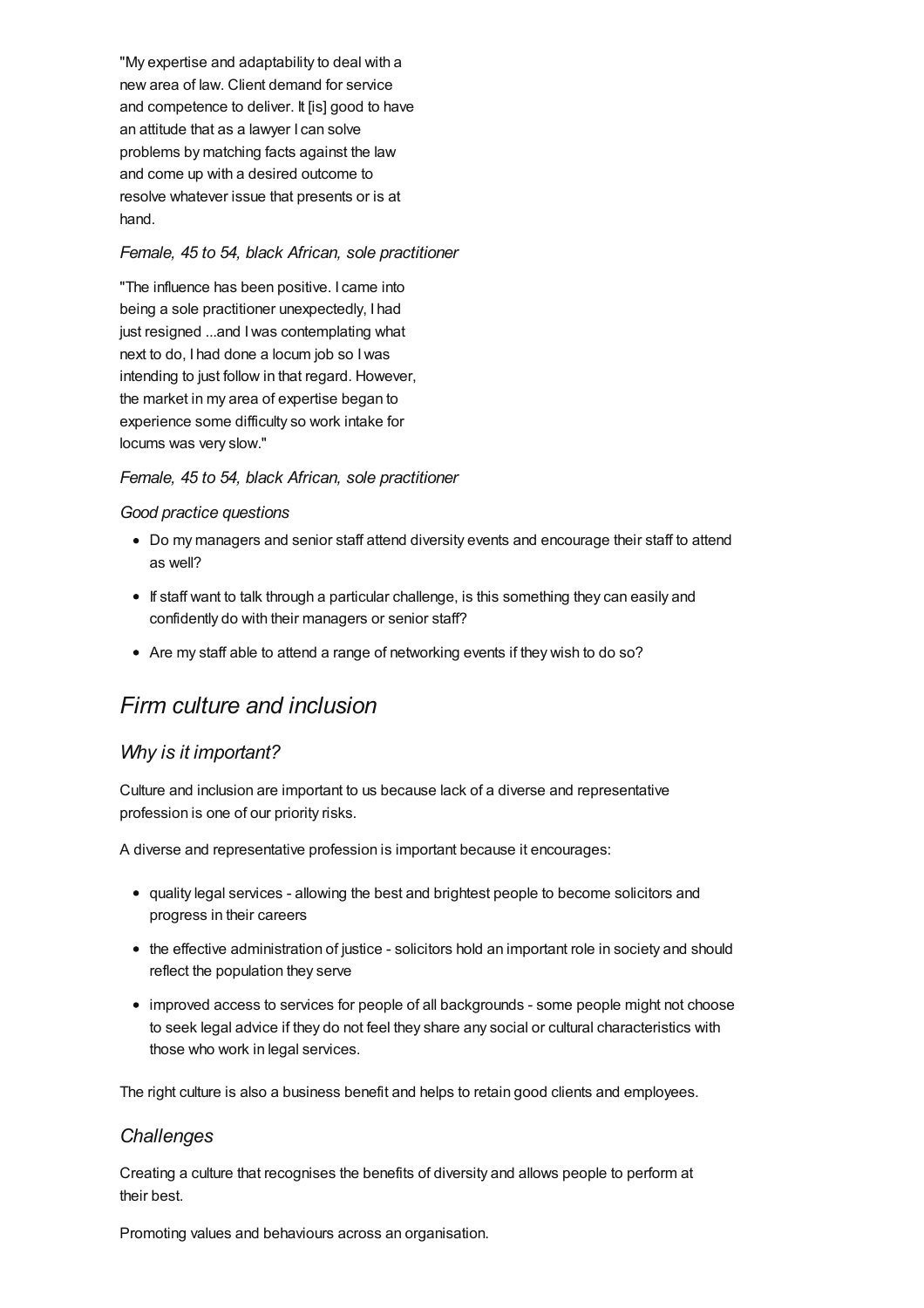Creating an inclusive culture where individuals and groups are valued, respected and supported. All staff should feel comfortable at work and that they are being treated fairly.

Making sure that the right conditions are in place for each person to reach their full potential.

## *Positive steps*

Firms told us about what has worked well and what could work better to create an inclusive workplace culture.

#### *Set an example from the top*

Senior members of the organisation need to show a genuine commitment to equality, diversity and inclusion and lead by example:

- Include senior managers in the promotion of diversity events, such as International Women's Day, on internal social media platforms or being positive and proactive on issues such as flexible working.
- Have a strategic board or partner composition target, for example 30 percent female partners.
- Appoint senior figures to EDIroles, for example the managing partner, as an EDI champion and head of the EDI committee.
- Include the head of HR on the firm's board to provide specific EDI updates.
- Have an EDI objective for all partners which is tracked, measured in appraisals and influences pay.
- Make sure that managers receive EDI training as part of their development programme.

#### *Create a diversity and inclusion board*

This should be made up of senior individuals who meet on a regular basis. The board should develop and oversee policies as well as monitor key areas such as recruitment, remuneration, retention and progression. It should be empowered to raise awareness of EDI, take action and make recommendations to senior management.

#### Allocate responsibility for EDI

Give responsibility for EDI to specific individuals, such as an EDI partner/director, make them accountable and empower them to make a difference.

#### *Develop your culture*

- Make genuine attempts to understand your staff and get them to share their experiences. For example, encourage staff to post blogs from which you can learn.
- Have a flexible, open-minded approach to managing employees and working. This can be as simple as senior staff highlighting family/personal events in diaries so it removes any stigma attached to staff leaving work early for these reasons.
- Create a respectful culture; for example, provide a prayer/contemplation room.
- Create a supportive culture through mentoring and sponsorship.
- Make positive statements, for example, promoting female lawyers whilst on maternity leave.

#### *Setting up diversity groups*

Individuals felt these might be based on characteristics such as gender, ethnicity and religion. Staff welcome an opportunity to talk to like-minded individuals with similar concerns and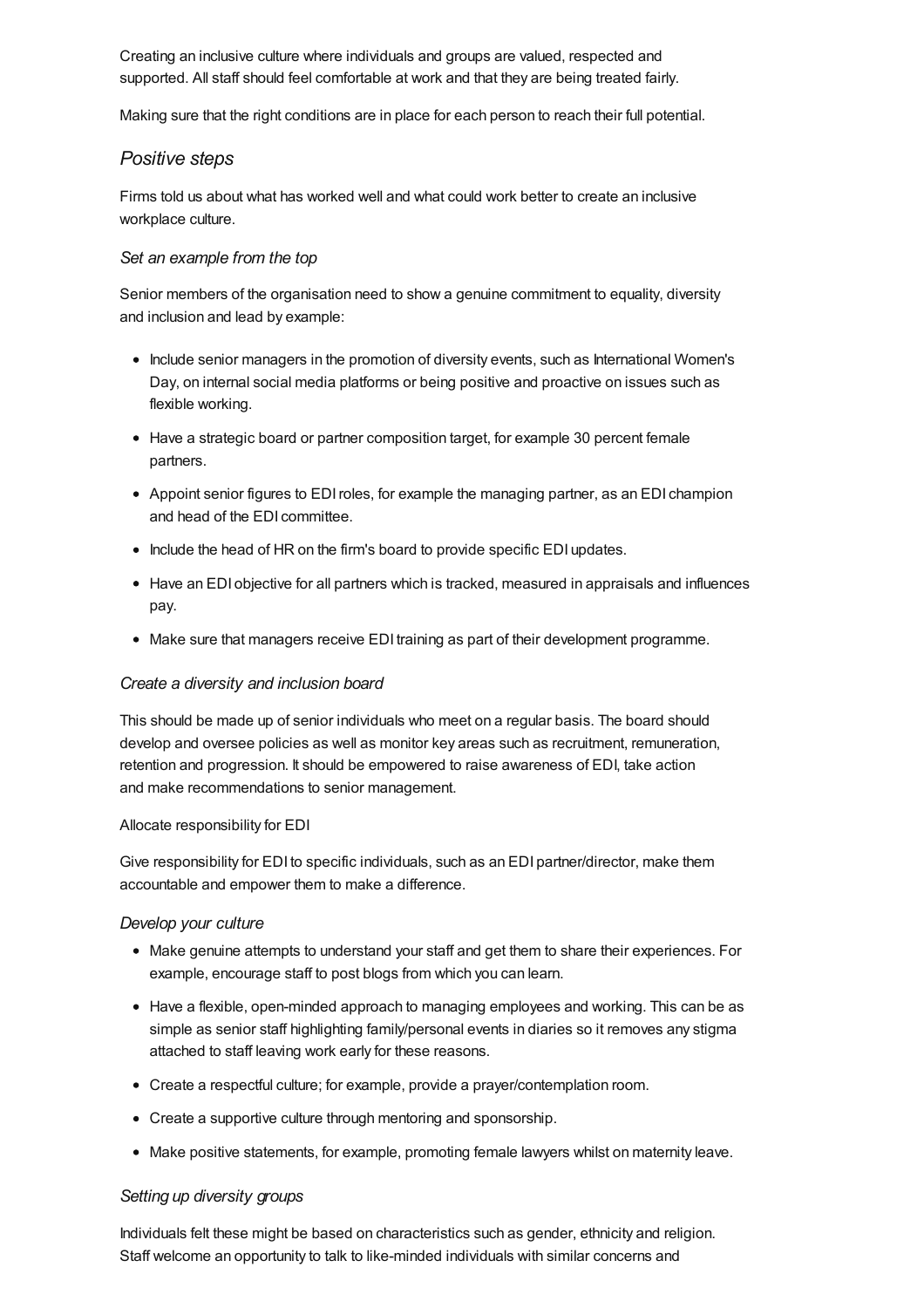#### issues.

The success of these groups is improved by having senior leadership involvement. This adds credibility and helps get things done. However, senior managers need to be empathetic and committed to the group.

Having an action plan for the group gives focus. This can include exploring opportunities with external networks or looking in greater detail at the firm's diversity policies.

#### *Have positive role models*

Good role models can be female or BAME senior managers. Ask your staff what they expect in a role model and choose someone who represents this. Role models can be a positive and inspirational statement of the firm's EDI approach.

#### *Think external*

Attend external EDI events such as International Women's Day or join external schemes. For example, the National Citizen Service scheme involves firms hosting a visit from a group of young people from different backgrounds to give them a view of life at work.

#### *Think internal*

Run internal events to promote a greater understanding of different cultures/religions and/or the role played by women in society:

- Celebrate religious events, formally or informally. Make sure any food and timings for these events cater for all.
- Celebrate/acknowledge national days and months such as Black History Month and International Women's Day.

Make sure that actions are not just about celebrating events but bringing these events to life through individual experiences.

#### *Carry out a survey*

This will improve your understanding of cultures/religions across the organisation and assess your EDI progress and development. Follow up the results of the survey and take action if needed.

#### *Give EDI training*

This gives staff an opportunity to understand and discuss EDI. Consider:

- giving EDI training to new starters either through an online course, a DVD or face to face training. Real-life examples bring the training to life
- giving staff the chance to feedback on training to improve it for future staff
- giving EDI training in small groups to facilitate conversation
- having specific partner/manager training
- having regular EDI training and updates
- having bespoke diversity training for example by using actors to act out situations
- providing unconscious bias training. Follow this up with smaller group sessions after to discuss examples of biased behaviour to create an open dialogue
- monitoring and measuring the success of training. This can be done by managers attending,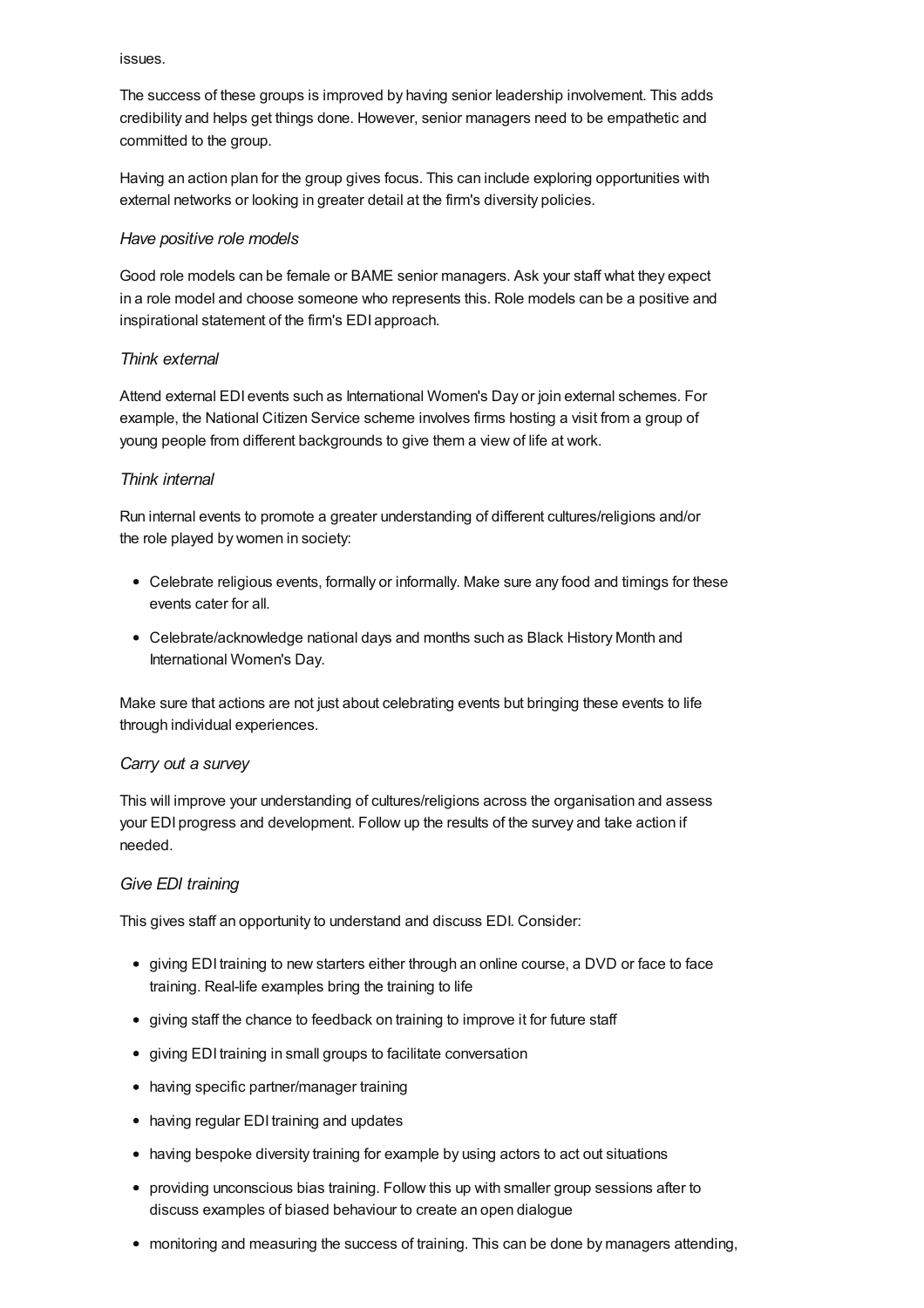having a quiz at the end of it and/or monitoring and acting on feedback.

#### *Embed EDI*

Embed EDI into your usual processes and procedures with the support of senior management by:

- considering EDI in everything you do from the policies you implement to how you work on a daily basis
- publishing information on what your firm has done on EDI in the last 12 months
- undertaking a regular review of your EDI progress.

#### *Understand staff concerns*

It is important for staff to have different opportunities to raise issues of concern. Not all individuals feel comfortable discussing issues as part of a group or raising it in only one way. Firms told us about:

- a formal policy to raise concerns such as a dignity at work, equal opportunities or an employee concern policy
- improving the visibility of the HR team so staff can raise issues easily, for example having HR representatives sit with teams
- setting up a separate initiative outside a formal grievance policy, for example a 'Calling it Out' campaign. This encourages staff to confront and question minor issues as matters are resolved at an early stage
- setting up groups or committees to feed back to senior management about issues, for example an Associates' Committee
- an anonymous EDI suggestion box in a discreet location
- regular firm-wide communications which let staff know what to do if they have any issues or concerns
- staff surveys, followed up by a roadshow and exit interviews
- holding 'connect' sessions where the firm talks to the staff about what is going on and gives them the opportunity to raise any issues
- having EDI as a standing item on team meeting agendas and monthly supervision meetings
- a confidential whistle blowing helpline/employee welfare/assistance programme that is run externally
- an open door policy across the firm
- publishing details of network group members who can be contacted in confidence if there is a specific issue.

## *Good practice questions*

- Have I considered a diversity committee with committed senior management as members?
- How is EDI embedded into my processes and procedures?
- Can I think of an example where I have taken positive action around EDI?
- When was the last time I reviewed the EDI training I offer to see if it could be improved?
- How committed are senior staff at my firm to EDI and what have they done?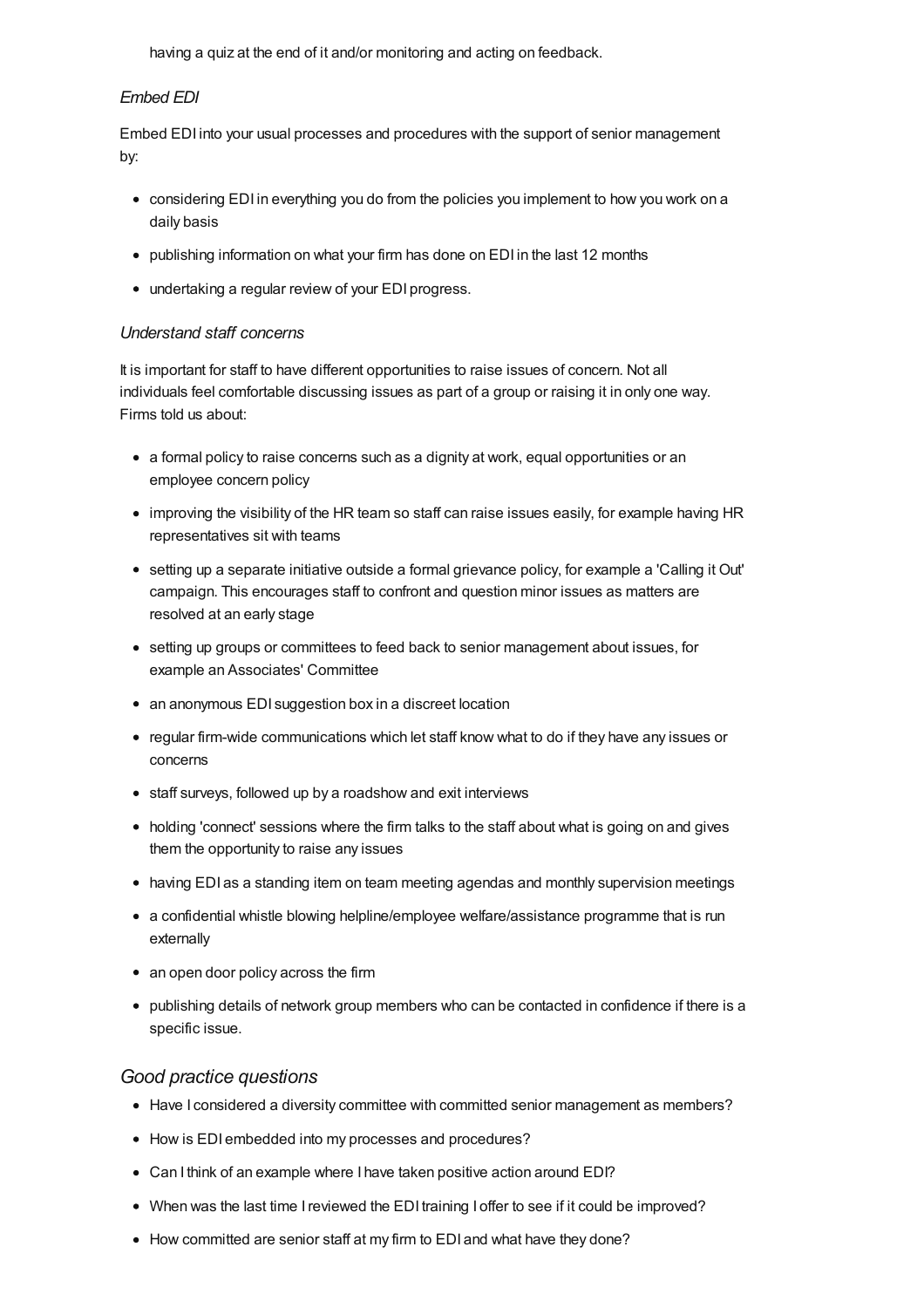## *Case studies*

### *Leading from the top*

The CEO at one firm chairs the diversity committee as EDI is personally important to him. If any issues are raised at committee meetings, his presence means he can take immediate steps to deal with them. Representatives come from all offices and the committee meet quarterly. The presence of the CEO means that action points and responsibilities are taken seriously.

Another firm has regular staff lunches where all members of the firm are invited to talk about any issues they face. They make sure that senior staff are spread around the tables to discuss and share their experiences.

### *Diversity groups*

This firm has recently launched a diversity and inclusion strategy that included setting up six sub-diversity groups: gender, LGBT, socio-economic, race and faith, age and disability. Employees and partners of all levels volunteered to manage and drive forward the strategies of the various groups. Each of these groups has a team leader who sits on the main committee that meets quarterly.

Groups at the firm have built on relationships with Stonewall, joined PRIME and put diversity and inclusion comment boxes around the office to welcome all employees' suggestions. Some of the groups have also provided additional training including unconscious bias training.

### *External work*

This firm partners with a number of organisations to advance work on EDI for both the firm and the profession. It is a founding signatory of the Law Society's Diversity and Inclusion Charter and develops and supports initiatives to attract and retain staff from minority groups.

The firm has been involved in the Legal Launch Pad programme, managed by the Black Lawyers Directory since its launch, and this feeds into its trainee recruitment.

As part of the firm's Young People in Law programme, it supports UK schools by providing career guidance, mock interviews and skills sessions with opportunities for employees to participate. The firm has also recently partnered with Aspiring Solicitors, an organisation committed to helping the most talented candidates with the greatest potential as lawyers to maximise their chances of success.

#### *Internal events*

This firm does around 60 EDI events a year and has several network groups. Each group has its own budget. They try to get people engaged in diversity issues who would not normally do so. The networks can work as an advocate for change and as a feedback mechanism.

There is a multicultural network with a high profile within the firm. It puts on events throughout the year to educate and celebrate diversity. This has included a fashion show for Diwali and events for Black History Month. One employee talked about the history of the Notting Hill carnival and got some of the performers to visit the firm. The network also came up with the idea of putting cards in meeting rooms during Ramadan to educate people about what to expect, including how fasting might affect someone.

The firm has a multicultural calendar built into Outlook which has key religious and cultural dates such as Ramadan. The social events calendar at the firm raises awareness amongst staff of different religious/social groups. This creates a buzz around the office and brings teams together. This interest has meant the number of events celebrated has grown from four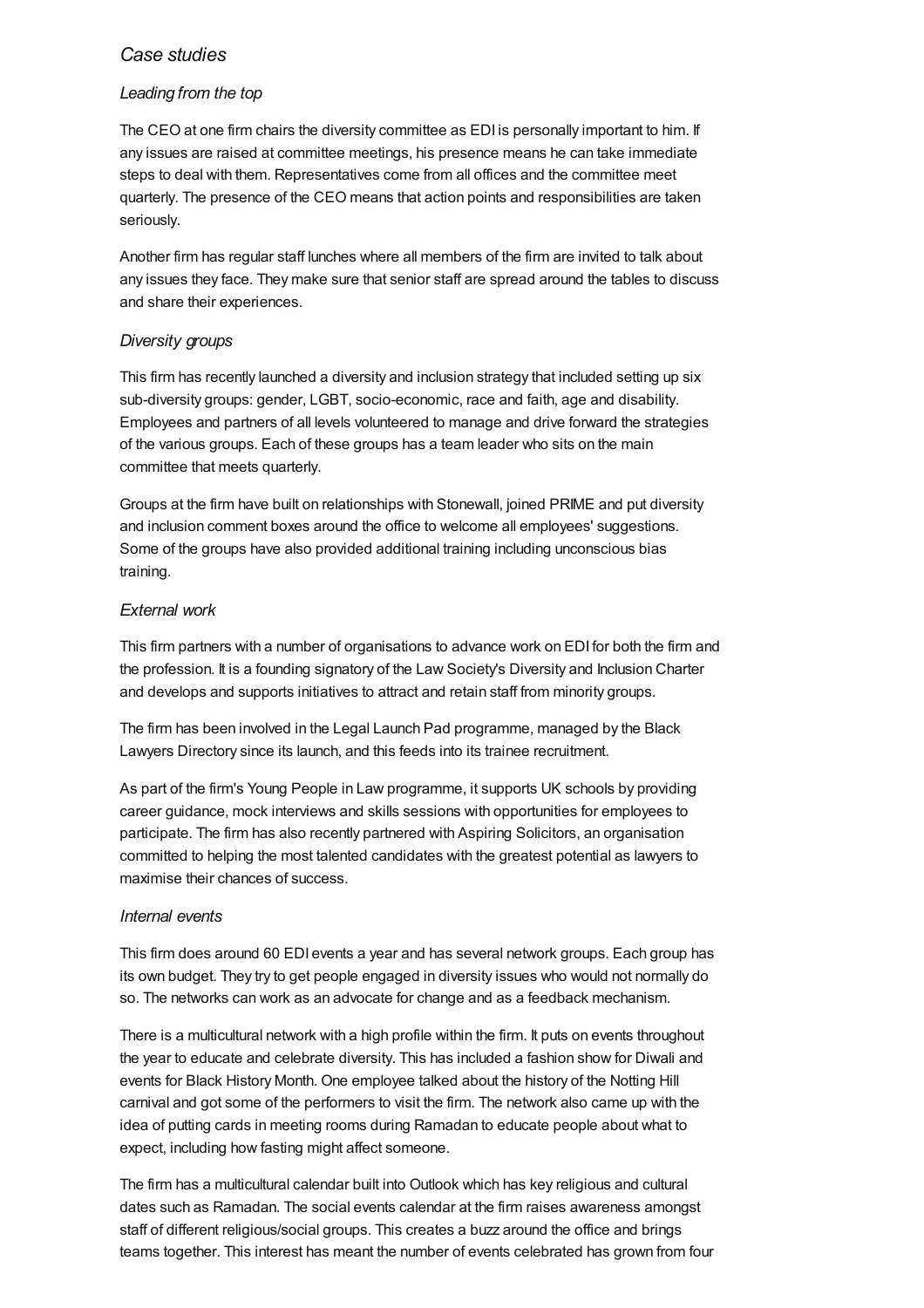to 16 per year and has led to requests for the celebration of more events.

At the same time, the diversity committee has grown from 10 to 30 members over the last couple of years.

#### *Embedding EDI*

This firm has begun a complete root and branch review of every process and procedure at the firm. The head of EDI is reading each policy to strip out bias and any measures which lead to unintended results around opportunities and rewards.

The management board discuss EDI on a regular basis. Support is provided to HR and the firm's networks through the firm's budget.

The firm has an associate review committee. This committee reached out to each associate and asked them to provide a list of the senior colleagues they work with. The committee then contacted the senior colleagues and asked them to provide a statement about individuals they worked with. The committee read each statement and highlighted bias and any discriminatory remarks. The statements were then sent back to show the consequences of the language used.

The firm has also set up an inclusion and diversity steering group which includes staff at all levels from across the business. The steering group reviews the firm's approach to EDI and is the driving force behind any initiatives. The committee has support from the top level senior board and it was the board that identified the need for a committee. The diversity committee includes one partner from the strategy board and one from the operations board.

## *Flexible and agile working*

#### *Why is it important?*

Working practices are a significant aspect of any culture.

Flexible working practices enable individuals to make choices and organise their lives. We found flexible working was used for lots of different reasons including religious requirements, academic learning, child care and relaxation.

In order to work effectively, firms must place an emphasis on the outcomes achieved by fee earners rather than the process. A rigid approach to process is likely to be unfair.

We found new entrants to the profession expected flexibility and placed a greater emphasis on work/life balance. Firms acknowledged the workplace now features five generations. Expectations and motivations appeared to differ between each subgroup.

Perceptions around flexible working vary and firms should be careful to promote and support the concept. In particular, a negative perception (or a fear that there is a negative perception) will undermine attempts by firms to encourage flexible working.

Flexible working: any arrangement which has been negotiated on an individual basis with the employee.

Agile working: any arrangement which is arranged for the benefit of the organisation to allow staff to work when and where they like.

#### *Challenges*

#### *Client service*

Some people think there is a tension between good client service and flexible working. In particular, some areas of law are believed to be reliant on concentrated periods of work and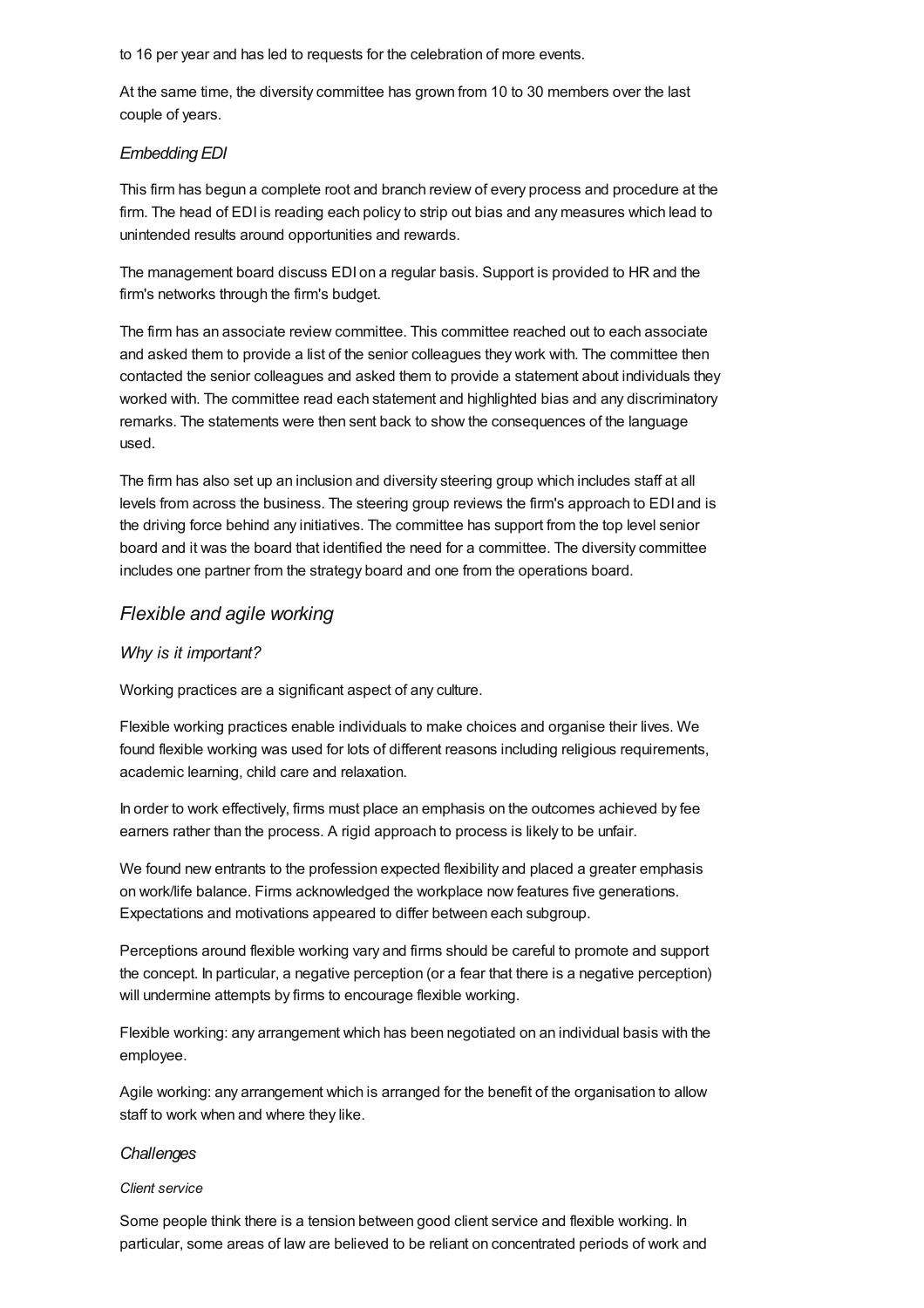#### long hours.

#### *Perceptions*

Firms offer a variety of flexible working arrangements but fee earners are unwilling to adopt them. This is often because of a perception that the policies are aimed at women. In addition, individuals might associate flexible working arrangements with people who are less committed to the business and/or less career driven.

#### *Technology*

Agile and flexible working are often under-pinned by technology such as laptops and mobile phones. This can be costly which is prohibitive for some firms.

#### *Positive steps*

Firms told us about the following approaches they have taken to agile and flexible working:

- Promote agile and/or flexible working at all levels of the organisation and be supportive. People are different, so let them work differently.
- Be transparent across the organisation about the flexible arrangements and why they are necessary.
- Monitor agile and flexible working arrangements. An ineffective arrangement does not help either party, so review arrangements to check they are still useful and appropriate.
- Begin all conversations about flexible working positively eg "we can offer flexible working if we…"
- Consider short-term, mid-term and long-term possibilities. An arrangement might repeat or be a single event, for example a sabbatical.

#### *Firms say*

We changed the culture by shifting the onus. We began by assuming all flexible working requests could be agreed. Managers had to prove why flexible working couldn't work.

The benefits are that you retain a greater number of people especially those returning from maternity leave. It helps you attract staff and gives rise to continuity as staff stay and therefore clients deal with the same individuals that understand their business.

It gives employees freedom and as a result you get more out of motivated and engaged staff.

#### *Good practice questions*

- How many of my staff work flexibly?
- Who isn't working flexibly? Why?
- Do I work flexibly? If not, why not?
- How do I promote flexible working?

## *Case studies*

#### *Flexible working culture*

All partners at the firm, including the managing partner, work from home at least once a week. One of the partners is based at home and comes to the office when required. Adoption of flexible working by senior members of staff shows others that it is acceptable and useful.

Another firm supports ad-hoc flexible working but encourages individuals to leave private appointments open. The firm said it was important to be flexible and to demonstrate this.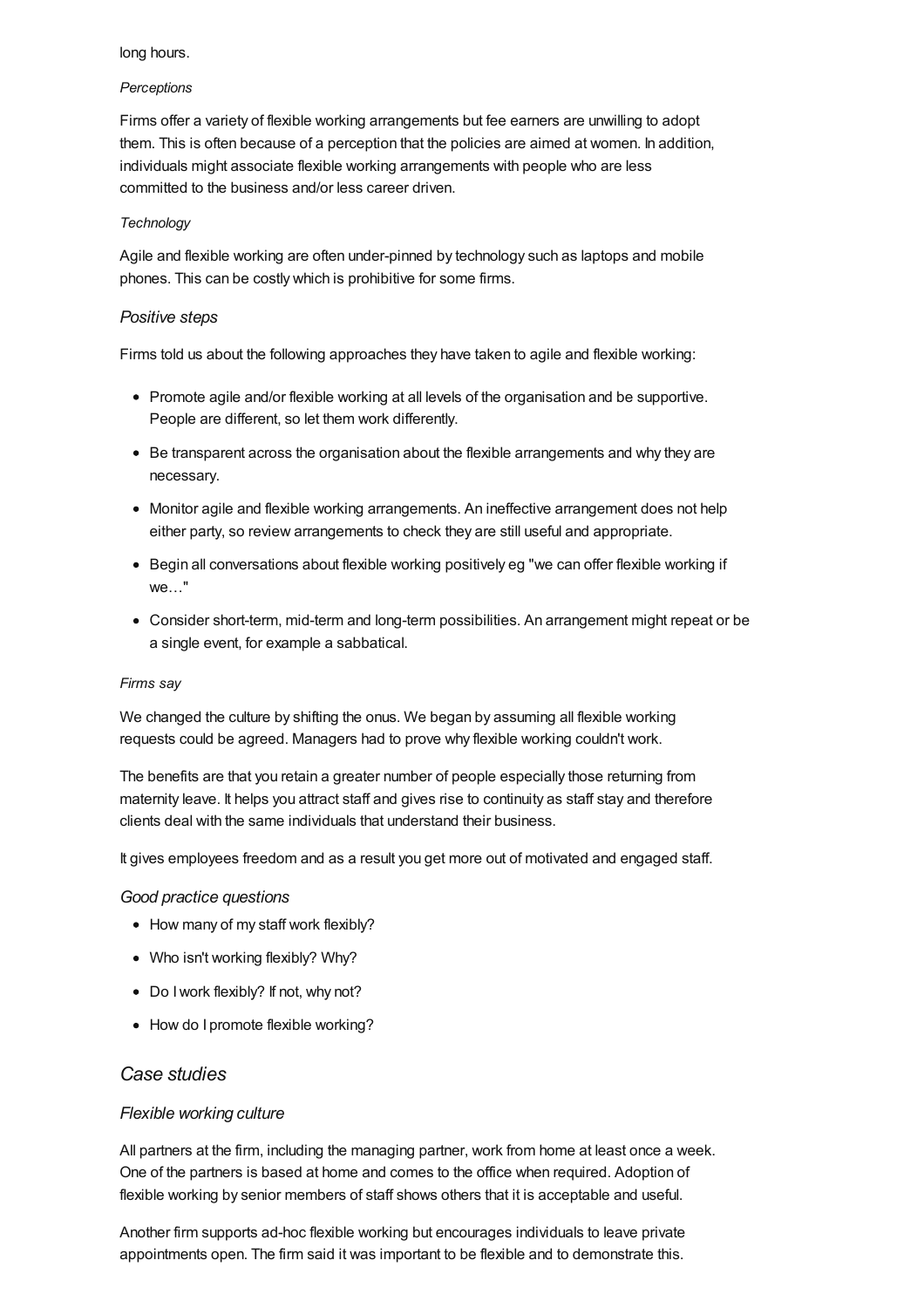One firm provided training about flexible working. This provided people with ideas about what they might like to do but also gave managers the tools and reassurance to see how it could be done effectively.

#### *Smarter policies*

One firm scrapped the annual leave system and allowed individuals to take as much paid holiday as required. The policy was based on trust and flexibility. The firm was clear about their expectations and what people were required to achieve. Beyond this, individuals were able to take time off when work permitted and cover was in place.

Another firm changed their holiday entitlement to being based on hours rather than days. This allowed staff to take off short periods of time without 'wasting' a day.

## *Technological support*

The firm helps individuals to set up IT at home so they can work flexibly. This involved lending equipment and arranging for an appropriate broadband connection to be installed at the house.

Another firm invested in laptops which enabled fee earners to make and receive telephone calls. This enabled individuals to work remotely and still allow clients to contact them directly.

### *Monitoring*

The firm monitors who requests flexible working. HR is responsible for ensuring consistency across the organisation. Although managers have the final say, members of the senior management team attempt to influence decisions.

Another firm does not monitor flexible working requests. The firm was concerned that by gathering and reporting the data, staff would perceive this as negative scrutiny.

#### *Clients*

The firm ensures that client expectations are managed from the outset. Additional contacts are provided to clients for emergencies. Generally clients respond well as long as the work is done on time. Clients also like flexible working arrangements as the technology can be used to allow fee earners to work from the clients' offices.

## *Education*

At one firm group leaders are responsible for educating partners within their groups about EDI. An example of this is where one or two people have made flexible working work well for them. This has had a 'trickle down' effect as people are beginning to see how it can work. The partners offer a flexible and informal approach to employees including being flexible about where people work and when they have to work. There is a direct acknowledgment by the firm that staff have families and they are important.

The firm also offers a special dependent leave of five days which staff take as and when they need it. No formal application is required and it is in addition to holiday leave. The firm accept and support that people need to be off work occasionally.

## *Parental leave*

## *Why is it important?*

Appropriate parental leave is a vital way of retaining staff, skills and experience within your firm. It helps support individuals during a typically emotional and demanding phase of their life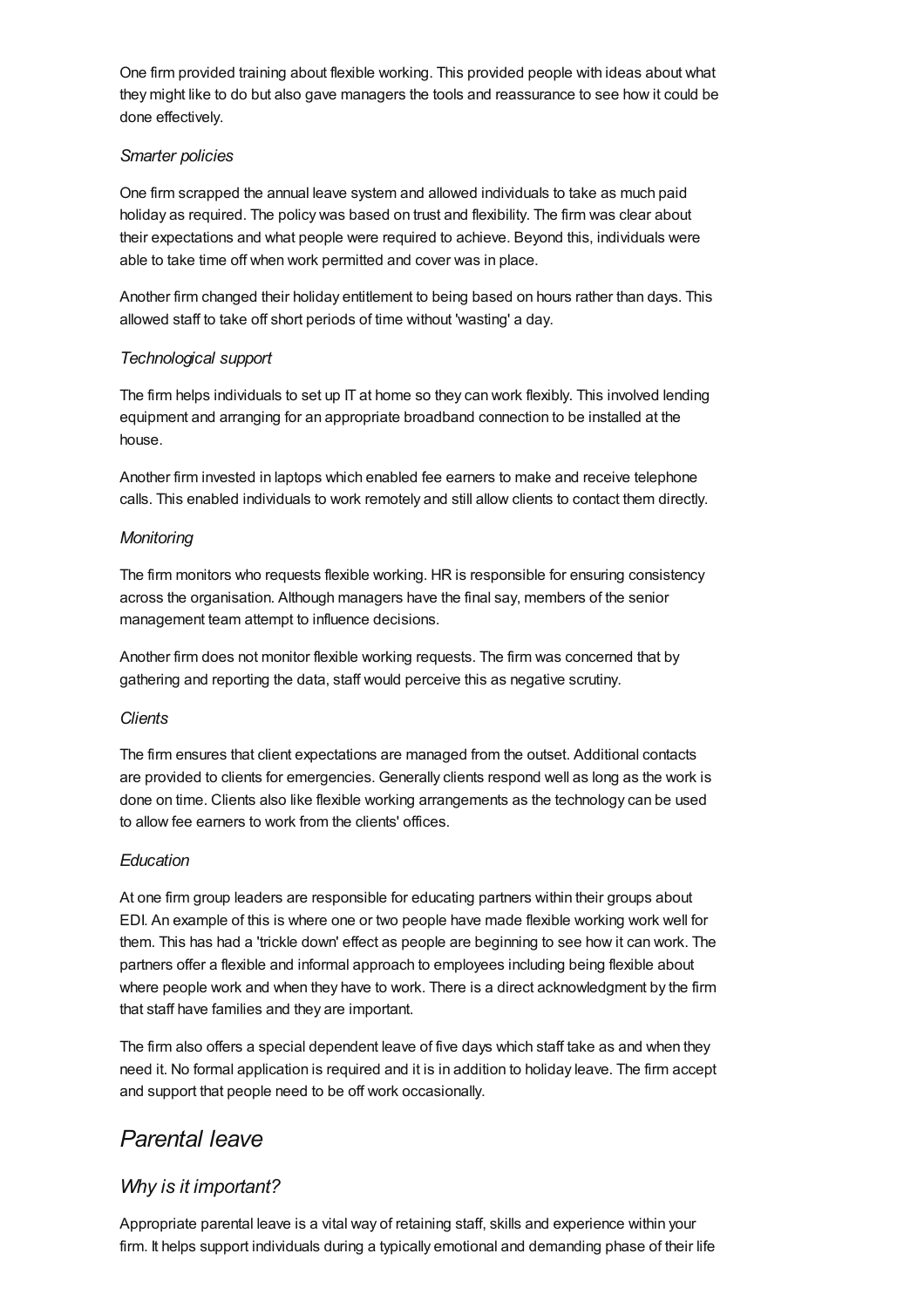and contributes to their physical and mental health. A good policy might also help boost recruitment and the brand of your firm.

A failure to manage parental leave effectively is likely to bring about significant issues. This might include the loss of talented staff, low morale and ineffectiveness amongst individuals. This might lead to additional recruitment costs and a poor perception in the market.

Significantly, maternity and paternity leave is a very small proportion of the employee's time within the job market. A short period of flexibility and help can generate significant levels of loyalty amongst staff.

### *Challenges*

#### *Staff retention*

Many women leave the profession after the birth of a child.

#### *Transition*

Following the birth of a child, the parent may be on maternity or paternity leave for a significant period. Individuals may need time and help to adjust to the routine of working and to re-enter the work place.

#### *Unfairness*

If firms are reliant on post-qualification experience to promote individuals, parental leave can have an adverse effect, if it is not considered in the equation. As women are more likely to take parental leave, the impact on women is greater.

#### *Good practice questions*

- Do I offer shared parental leave?
- Who isn't working flexibly? Why?
- Do I work flexibly? If not, why not?
- How do I promote flexible working?

## *Positive steps*

Firms told us about the following approaches they have taken to maternity and paternity leave:

- Provide technical update training to returning individuals.
- Provide meaningful help and support during keep-in-touch days.
- Provide information and support about the options available to individuals for maternity and paternity leave.
- Offer matching maternity and paternity benefits.
- Offer the same benefits to employees and managers.
- Provide maternity/paternity coaching to help individuals return back to work.
- Explore and promote flexible working arrangements to enable people to balance their work/life commitments following the arrival of their baby.
- Establish a Parents' Network.
- Move away from post qualification experience-based (PQE) promotion and look at skills, experience and ability.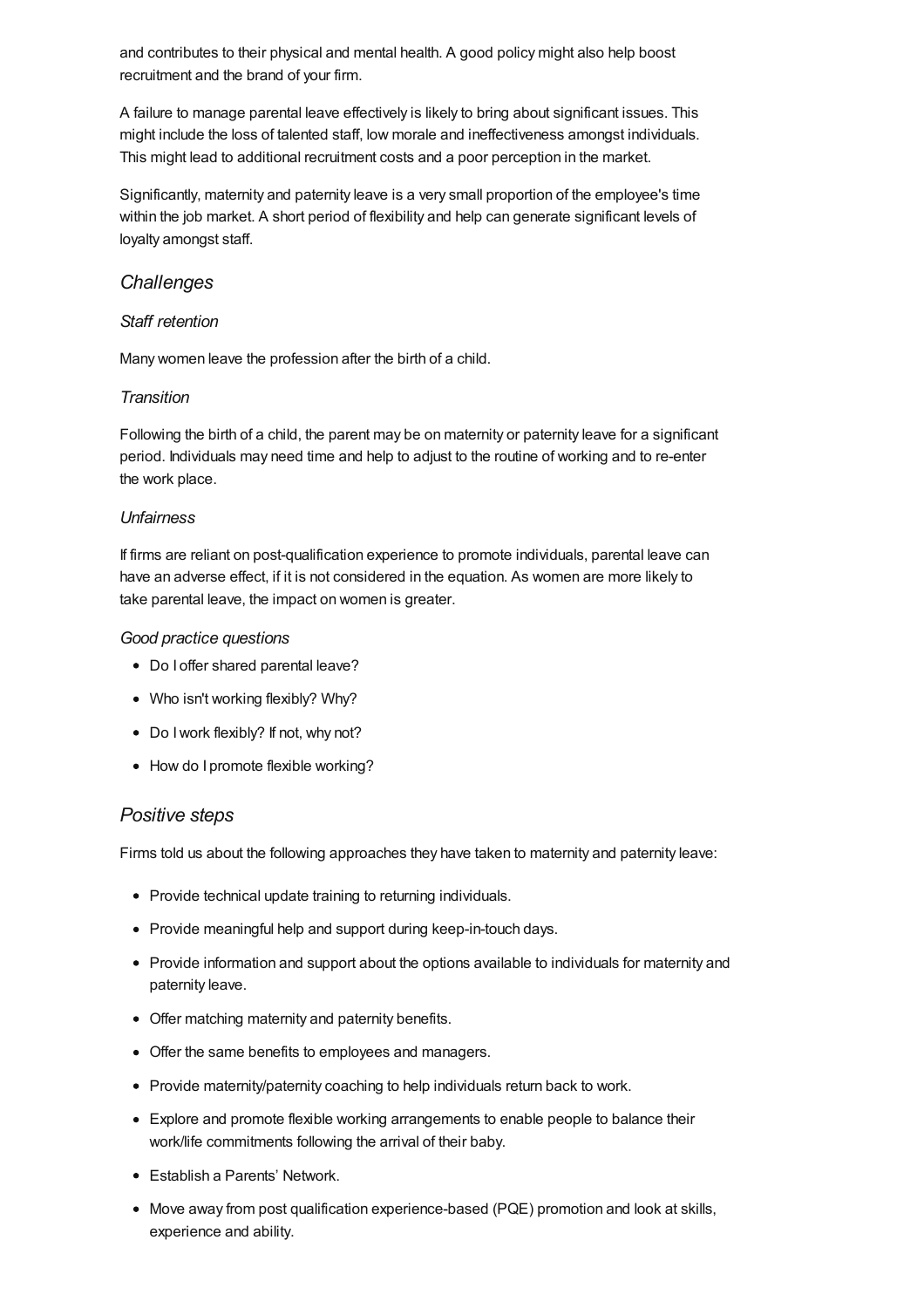### *Firms say*

Men arranging paternity leave has helped broaden the experience of the workforce. Men have been concerned about how they might be viewed and whether their job will be secure. This experience has helped show how intimidating maternity leave can be for females. It has encouraged discussion and understanding at the firm.

Partners were initially not keen on parental leave and they were used to providing the minimum. However we needed to become more generous to compete within the job market and to retain people.

Parental leave is always based on individual requirements. Don't assume anything!

### *Case studies*

#### *Visibility*

The firm encouraged new parents to bring in their new baby during a keep-in-touch day. The firm believed that celebrating the birth of a new child and having an opportunity to meet the new baby helped reassure the parent. The firm considered that there was no better way of showing their acceptance and support. The firm also believed that it sent out a positive message to other individuals who might be considering having a child.

### *Paternity leave*

The firm encouraged men to consider paternity leave. They provided coaching and support to discuss options and relevant flexible working arrangements. The firm also asked new fathers to be role models and write short articles about their experience for staff publications. This included fee earners and partners.

The firm was particularly keen to promote paternity leave as it considered that this would also positively promote females and diversity. The firm believed that if males were also able to request nine months' paternity leave, it would undermine any perceived benefits about employing males rather than females.

#### *Maternity leave*

One firm had several strategies to help and support solicitors during maternity leave and their subsequent return to work. This included paying an enhanced maternity package and a bonus on their return to work. The firm also offered maternity coaching before, during and after maternity leave.

In addition, the firm also championed all new families at internal events. Help and support was offered to all individuals with new family/caring commitments and this included specific help for those considering surrogacy and adoption.

## *Returning to work*

One firm acknowledged that women returning to work sometimes struggled to overcome initial quiet periods. The partners actively promoted the women and directed work towards them. The firm monitored the billable hours but also made concessions while the individuals got back up to speed.

## *Recruitment*

## *Why is it important?*

Recruiting a diverse workforce promotes an inclusive organisation leading to business and economic benefits. It increases employee well-being, reduces recruitment costs and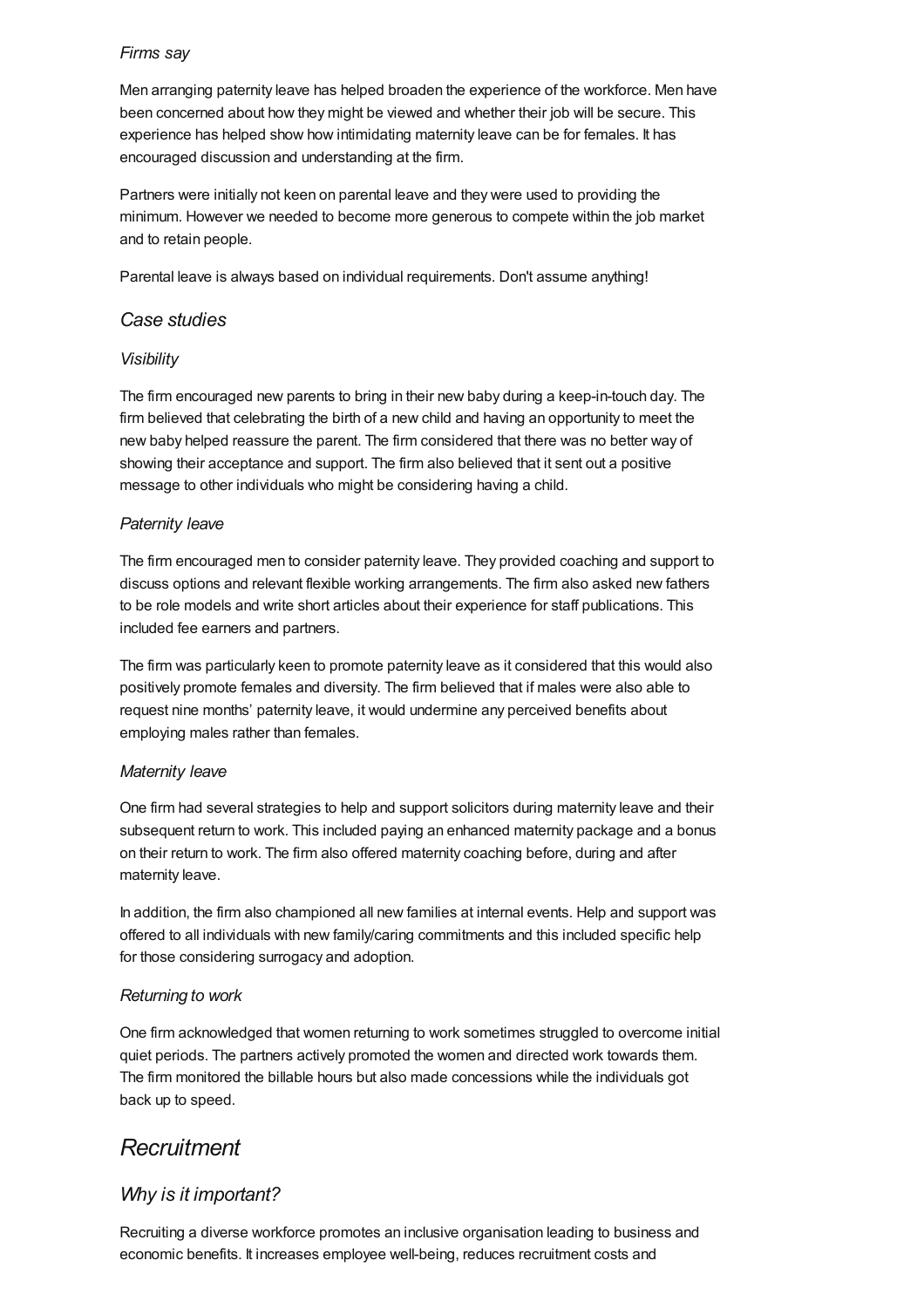increases productivity. A diverse workforce will better understand the needs of diverse clients. It might also help to access markets that have not been previously tapped into.

Prejudice and discrimination can harm the reputation of a firm and might result in complaints and legal action. It can also reduce a firm's competitive edge if people are continually hired who voice the same opinions and have the same or similar lifestyle interests as those already working at the firm.

Monitoring and evaluation supports the implementation of policies and can help to assess progress and impact. It helps measure performance and improvement on equality and diversity. It is difficult to measure improvement if statistics are not collected or are unreliable.

Initiatives such as contextual recruitment provide an opportunity for candidates from less privileged socio-economic backgrounds to start a career in law. Blind recruitment may increase diversity at the applicant stage.

### *Challenges*

#### *Values*

To recruit a diverse workforce, changes must take place in the values that the firm expresses and not just in its policy. Most importantly changes need to be made to the underlying assumptions held by those working in the firm, particularly the decision-makers and leaders.

#### *Leadership*

Responsibility for the success of recruitment initiatives lies with senior partners and management. Their commitment, accountability and oversight is required in order to achieve change.

#### *Unconscious bias*

Recognising that everyone holds bias before it influences behaviour.

#### *Monitoring data*

Policies need to be supported by a comprehensive plan of action which requires firms to collect, monitor and analyse recruitment data.

#### *Recruitment initiatives*

Choosing a programme or initiative which helps to increase diversity and being open to a different way of recruiting.

Making sure that candidates recruited through initiatives such as contextual recruitment programmes are valued as highly as those recruited through the more traditional recruitment process.

Where some characteristics have been removed in blind recruitment, other potential biases are still present such as work history or the university a candidate attended.

#### *BAME and socio-economic background*

Recruiting candidates from a BAME background and those from less privileged socioeconomic backgrounds is challenging. There is recognition that not every candidate starts their career journey from the same place.

## *Positive steps*

Firms told us about the following approaches taken to their recruitment.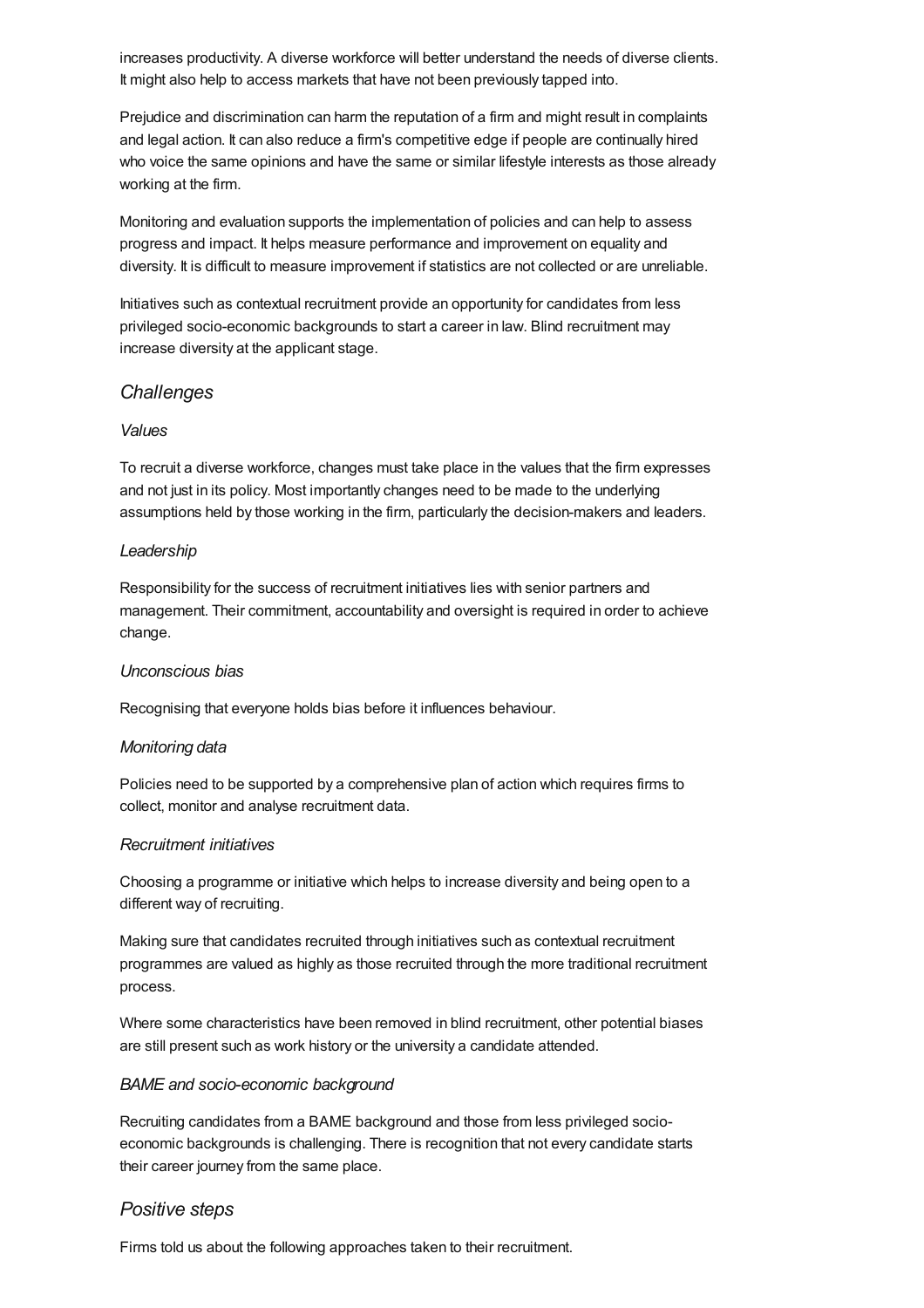#### *Values*

- Look at your firm's EDI values.
- Encourage recruiting partners and managers to explore these values.Leadership
- Use partners and managers to support diversity recruitment initiatives.
- Give accountability for the success of recruitment diversity initiatives to decision-makers.

#### *Unconscious bias*

- Provide mandatory unconscious bias training to recruiting partners, HR professionals and managers.
- Consider maintaining ongoing training on EDI to all staff involved in the recruitment process.
- Monitor recruitment decisions.

#### *Monitoring data*

- Have a system in place to collect and report on your workforce diversity data.
- Consider what the targets and actions are that you want to achieve.
- Use diversity information to monitor your recruitment pipeline and recruits.

#### *Recruitment initiatives*

- Consider signing up to a contextual recruitment programme and identify what you want to achieve from this.
- Blind recruitment can be part of a package of initiatives, rather than a stand- alone programme.

#### *BAME and socio-economic background*

• Have targeted BAME work experience programmes in place.

## *Case studies*

#### *Leadership*

At one firm senior managers are the most significant part of the recruitment programme. The tone is set by them and they help support an inclusive recruitment culture. They are sent on development and leadership courses on developing both staff and the firm. The courses reflect the core values they hold as a firm.

#### *Test yourself for hidden bias*

One firm sent out a link to a range of unconscious bias tests to all their staff. The tests showed individuals what their preferences and bias were on subjects such as gender, race and disability.

The firm did not collect the data or monitor who took these tests. It was simply an opportunity to show that everyone has bias and that recognising this bias is the key to changing behaviour.

#### *Unconscious bias*

One firm carried out the "Blue Eyes/Brown Eyes" exercise with their recruitment team. This exercise labels participants as inferior or superior based solely on the colour of their eyes. It exposes them to the experience of being a minority.

One group is treated preferentially for a period of time which typically creates friction between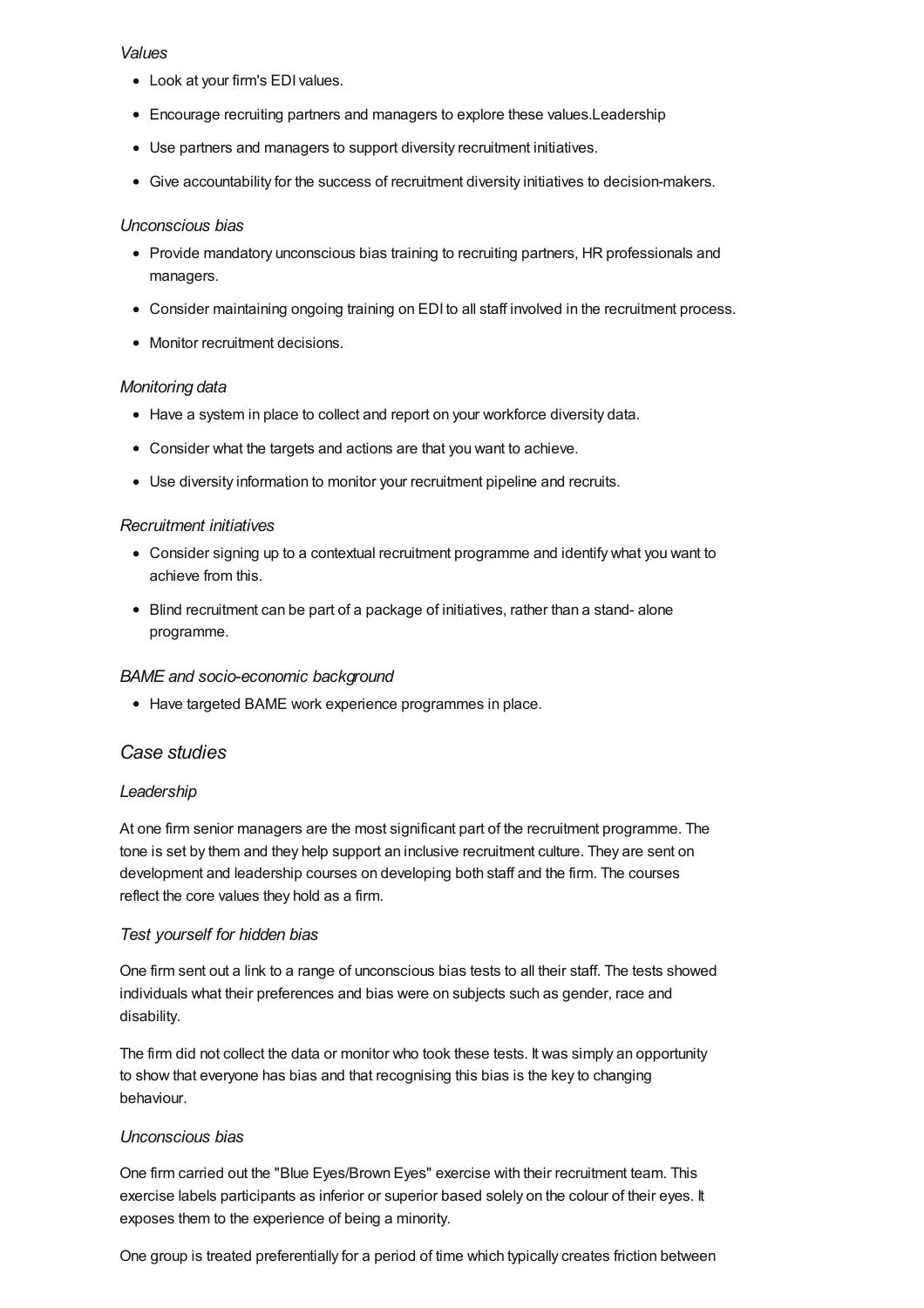the two groups. This has been helpful to show staff what it is like to be discriminated against.

#### *Recruitment agencies*

Another firm gave a briefing to the recruitment agency it uses about diversity and unconscious bias. It specified it wanted a diverse range of applicants. It also informed recruiters that it will not close a position unless it has received an application from at least one woman. This firm now has an equal split of male and female recruits.

#### *Using diversity data to drive change*

One firm used its diversity data to highlight the lack of BAME staff being recruited. Its clients were becoming more interested in their workforce diversity data and the number of clients doing this is now picking up pace.

Clients have said this is about risk transparency and they only want to be in the news for positive reasons. If there is an issue about their supply chain, including their legal representatives, the client wants to know about it.

#### *Recruitment initiatives*

One firm said it is keen to show that candidates who are shortlisted as a result of contextual recruitment still have to go through a rigorous recruitment process.

It is aware of the privilege allowed to relatives of clients who have easy access to work experience opportunities at the firm. The firm wants to be in a position to offer work experience to one individual from a disadvantaged background for every relative of a client.

#### *Contextual recruitment*

Contextual recruitment uses various tracking systems and algorithms to identify candidates. Candidates also must complete a separate set of voluntary social background questions, such as whether they:

- are the first generation to go to university
- had free school dinners
- had to work during their time at university.

It also looks at the postcodes of the schools where people went to school. All of this information is then taken in context, which produces a flag or premium rating for each candidate.

One firm take this flag into account when it has two candidates who are more or less identical. It has also moved away from a purely interview-based recruitment process and the process now includes an interview, case studies and a presentation. It feels this gives candidates more opportunity to show their skills.

#### *BAME background*

The BAME network has a Diversity HR Advisor who works closely with HR to analyse and understand the recruitment pipeline. They have jointly developed a strategy to encourage applicants from an African Caribbean background to apply for roles at the firm.

#### *Good practice questions*

- Have I spoken to recruiting partners and managers about their attitudes and perceptions on diversity?
- Have I provided a safe environment in which this can be discussed?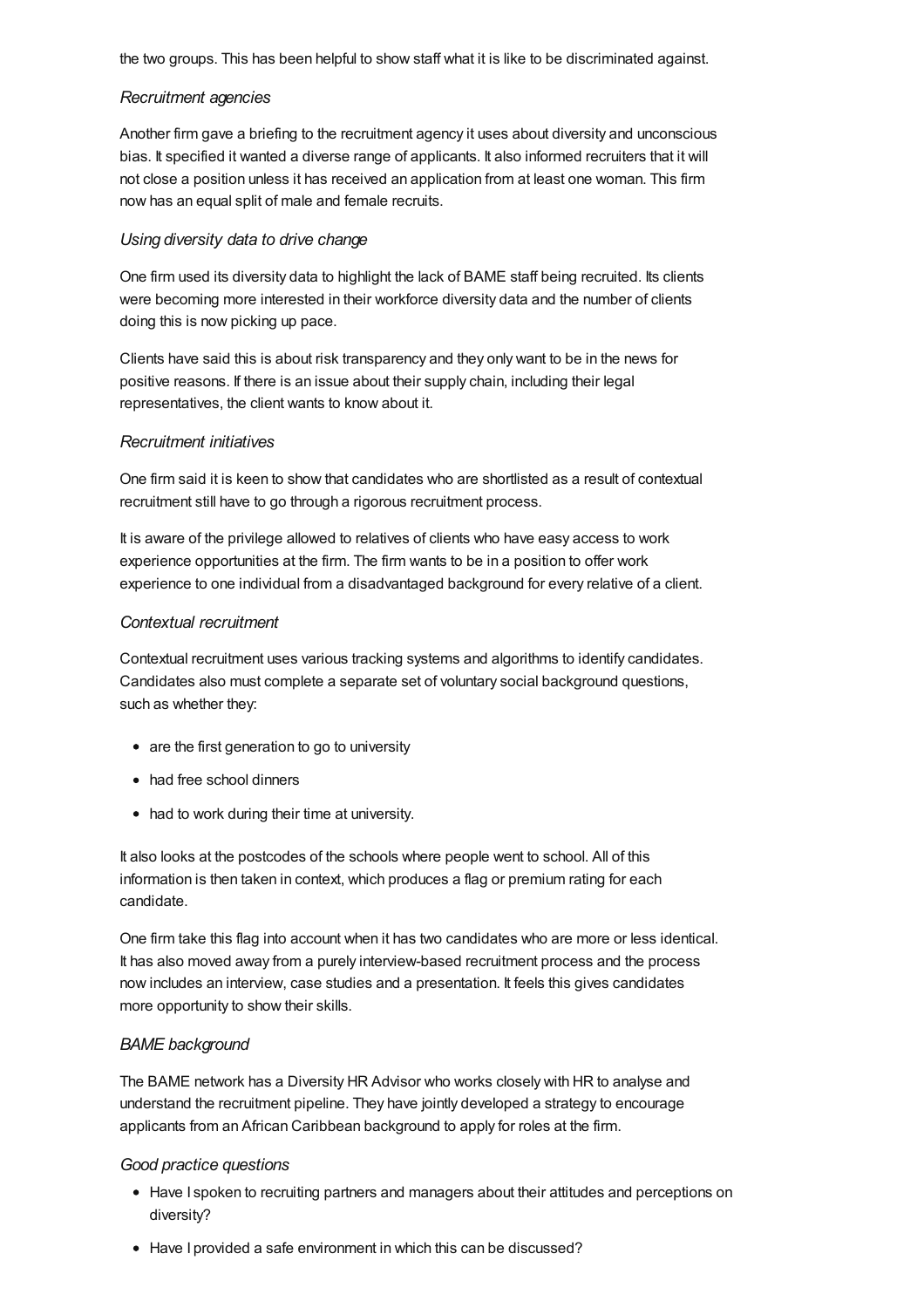- Do I have a range of partners and managers who are involved in recruitment diversity initiatives?
- Do I provide information on initiatives such as contextual recruitment to staff?
- Do I explain why I use contextual recruitment and the benefits of such a programme?
- Are my staff networks supporting the recruitment process?
- Have I stated a commitment to recruit more candidates from a BAME background?

## *Career progression and promotion*

## *Why is it important?*

A fair and transparent career progression process encourages staff who want to progress and gives them confidence in the process.

Coaching can help staff to build confidence and identify their career goals and aspirations.

Mentoring allows staff to benefit from the experience of senior managers, who often act as role models.

Networking allows fee-earners to benefit from more exposure to senior staff. It gives the opportunity to meet new clients and develop their business skills and knowledge.

## *Challenges*

Making sure that:

- the career progression process is transparent and free from bias
- all staff understand what they need to do to be promoted
- candidates feel that they have been treated fairly regardless of gender or ethnicity
- all staff have opportunities to develop the necessary skills and knowledge that will allow them to succeed in a promotion. This involves thinking about whether or not your firm's activities might benefit certain groups over others such as having networking events that are at unsociable hours
- you encourage staff to consider what they want in their career. And for staff to have discussions with their managers about this. Some groups, such as female or BAME solicitors, might need more help and encouragement to do this than others
- measures introduced to increase diversity are working.

#### *Positive steps*

Firms told us about the following steps they have taken to encourage a fair career progression process.

#### *Transparency*

- Make the promotion policies and systems transparent, for example by having a clear assessment matrix showing the competencies needed at each level.
- Make sure that employees know what they need to do to achieve promotion, for example by publishing the criteria on the staff intranet or in the staff handbook.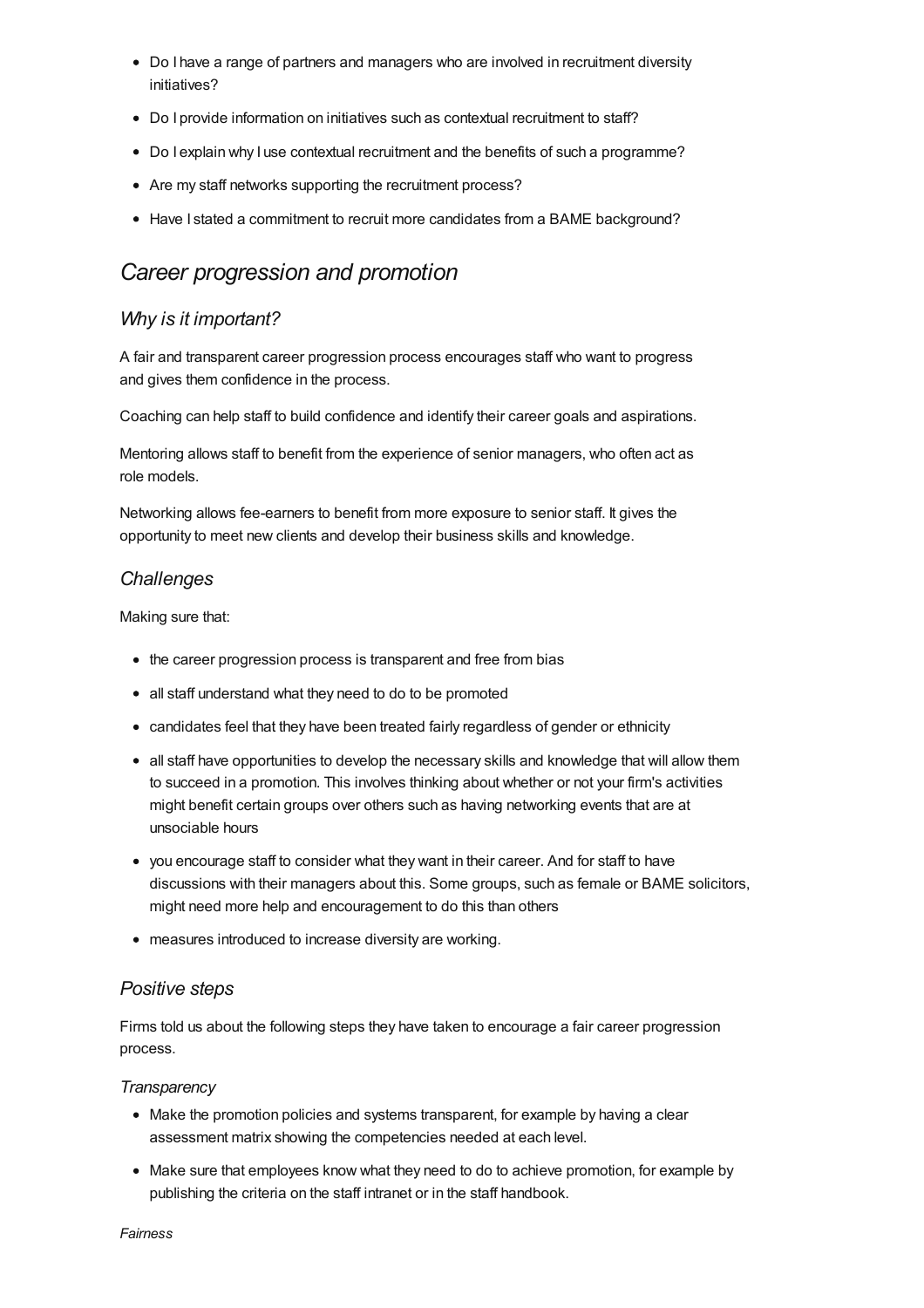- Be open with failed candidates for promotion about why they were not selected. This helps them next time.
- Put measures in place to avoid favouritism such as unconscious bias training.

#### *Coaching and mentoring*

- Encourage mentoring between senior and junior staff.
- Provide coaching to candidates who are in line for promotion, to help prepare them for greater responsibility. Female and BAME candidates might benefit from specific coaching aimed at building confidence.
- Consider making mentoring part of senior staff objectives.
- Put a sponsorship programme in place for promotions.

#### *Networking*

- Encourage all staff to network internally and externally.
- Involve staff in setting up networks, and let them run them.
- Consider whether your networking events are likely to exclude anyone from a certain gender or BAME background.

#### *Other actions*

- Consider whether targets for percentages of female or BAME partners might benefit your business.
- Monitor whether any measures designed to increase diversity in senior staff are working. This might involve staff surveys or using diversity data collected by the firm.

## *Mentoring*

#### *One firm says:*

Mentoring is particularly helpful to promote and establish business development. There is a strong emphasis on it from the beginning. Everyone is expected to do it. There are set hours from the start and everyone attends the conferences and network days. There are objectives linked to this activity.

#### *Fee earners say:*

My mentor was brilliant as I could go to them with anything and at any time of the day or night. We deal with some really difficult clients in crime so having someone to go to is really useful.

Very helpful. I have had mentoring from the start. I have had two mentors, both were chosen to reflect my personality. There is a focus on business development and this is very helpful. At this firm, there is an expectation that leaders will help and lead. I had formal mentoring as a trainee. It was not very successful. I now tend to have informal mentors who I select myself. There are people I find interesting and tend to be people I work with.

The buddy system was useful and helped to bridge the gap. I came straight from university and there was a huge difference. There is a lot of growing up to be done at each stage. Significantly, being a good employee is different to being a good lawyer.

Mentoring is important. However it is more important that a person is able to have an open conversation with their mentor. If there is a degree of formality then this might even hinder progress. Peer to peer mentoring might work but this has to be with someone from the same team or department. Distant/email mentoring relationships rarely work.

#### *Networking*

#### *A firm says:*

All managers at the firm must ensure that networking is being treated as part of a feeearner's day-to-day role and that they are given an allocation of time for it, at a time which is suitable for them.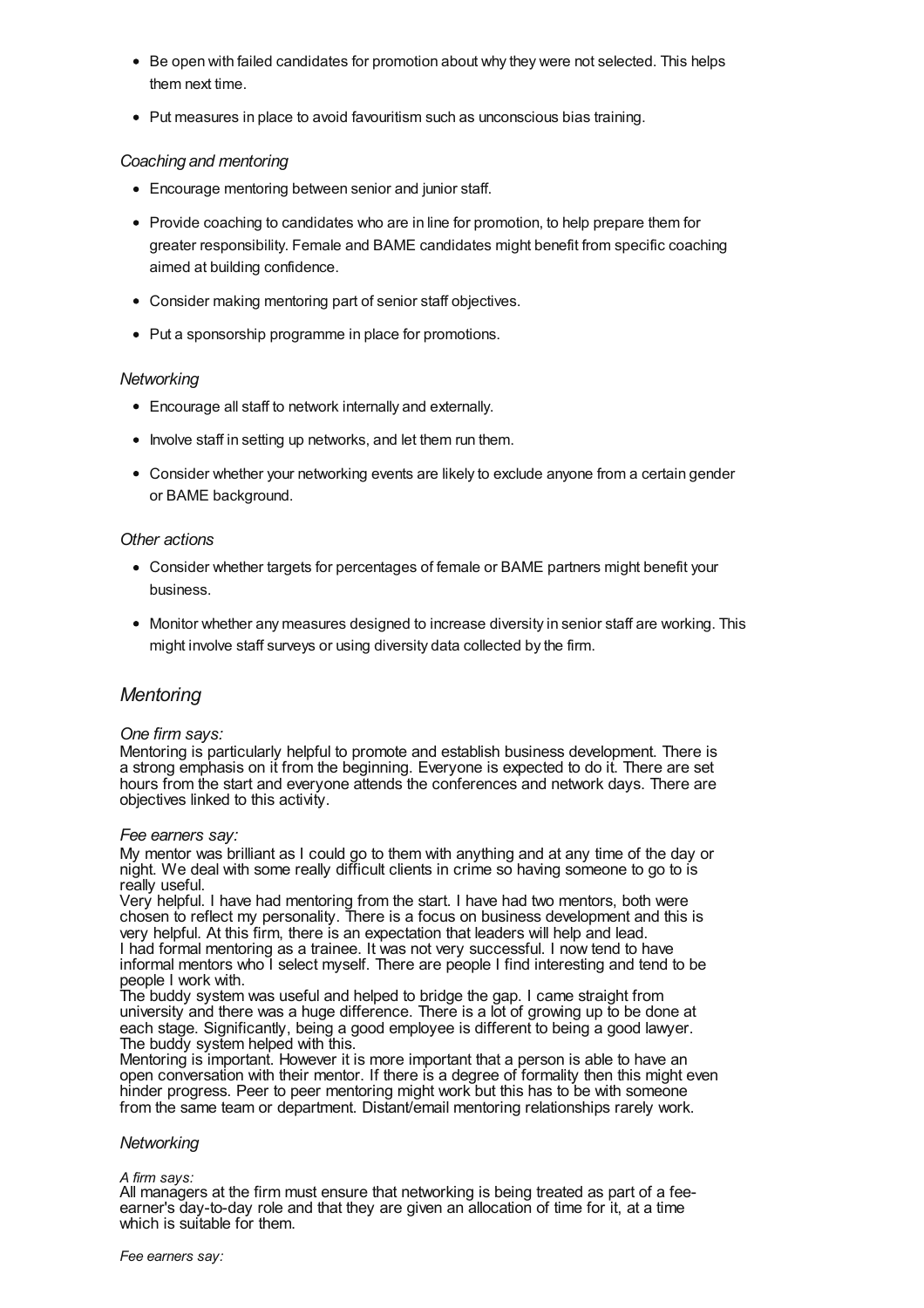"Very important. You need to sell work from day one on my team. This makes it easier at four to five years' PQE when it becomes more important. It is extremely important to network. You are ultimately required to show your business development skills. These are reliant on your ability to network. Networking is very important. Meetings early in the morning and late at night might put women off. This can be difficult as the people you want to network with are often not available.

#### *Case studies*

#### *Transparency*

One firm's promotion policy was specially designed to prevent favouritism. Under this system, candidates for promotion needed to be selected, considered and interviewed by a variety of other fee earners of various ranks. Most of these would not have had any personal experience of the candidate. Although this was a complex system to maintain, it made sure that promotions were made based on merit and ability rather than personal connections.

Many firms published their promotion criteria on the staff intranet. This showed the different requirements of each level of promotion, highlighting the new duties which would be needed at every stage. This built trust and gave applicants a realistic idea of how and when to apply.

### *Targets*

A few larger firms had set themselves targets for female partnership.

One firm highlighted the need to keep these initiatives going. After a successful round of female partnership appointments, they had thought that the system would sustain itself, but instead found that the status quo re-emerged very quickly.

### *Career development*

A firm's HR director told us that in her experience, female solicitors were less likely to begin having conversations about promotion early in their career. This meant that they tended to be behind their male colleagues when opportunities became available.

Another firm, however, had career development as a central part of its annual appraisal system. At each monthly meeting and appraisal, the fee earner and manager would discuss career plans and decide what assistance might be needed.

Other firms had EDI goals as part of the appraisal process. This helped to embed EDI at each level of the business.

#### *Coaching*

Coaching could be internal or external. At one firm, a retired founding partner had taken a coaching course and now offered her experience to the firm's solicitors.

Other firms arranged coaching from external agencies for their staff. Some smaller firms felt that external coaching took the pressure off the firm.

Some firms provided coaching for solicitors who were eligible for promotions. This included some firms offering specific coaching for female candidates. This helped them to build confidence and ease the solicitors into each successive level and the new duties expected of them.

#### *Mentoring*

Some firms were keen to make sure that mentoring began at the outset of a fee earner's career, as trainees or paralegals. Others adopted a form of sponsorship, where a senior member of staff would not only mentor their mentee but also be their advocate at board level.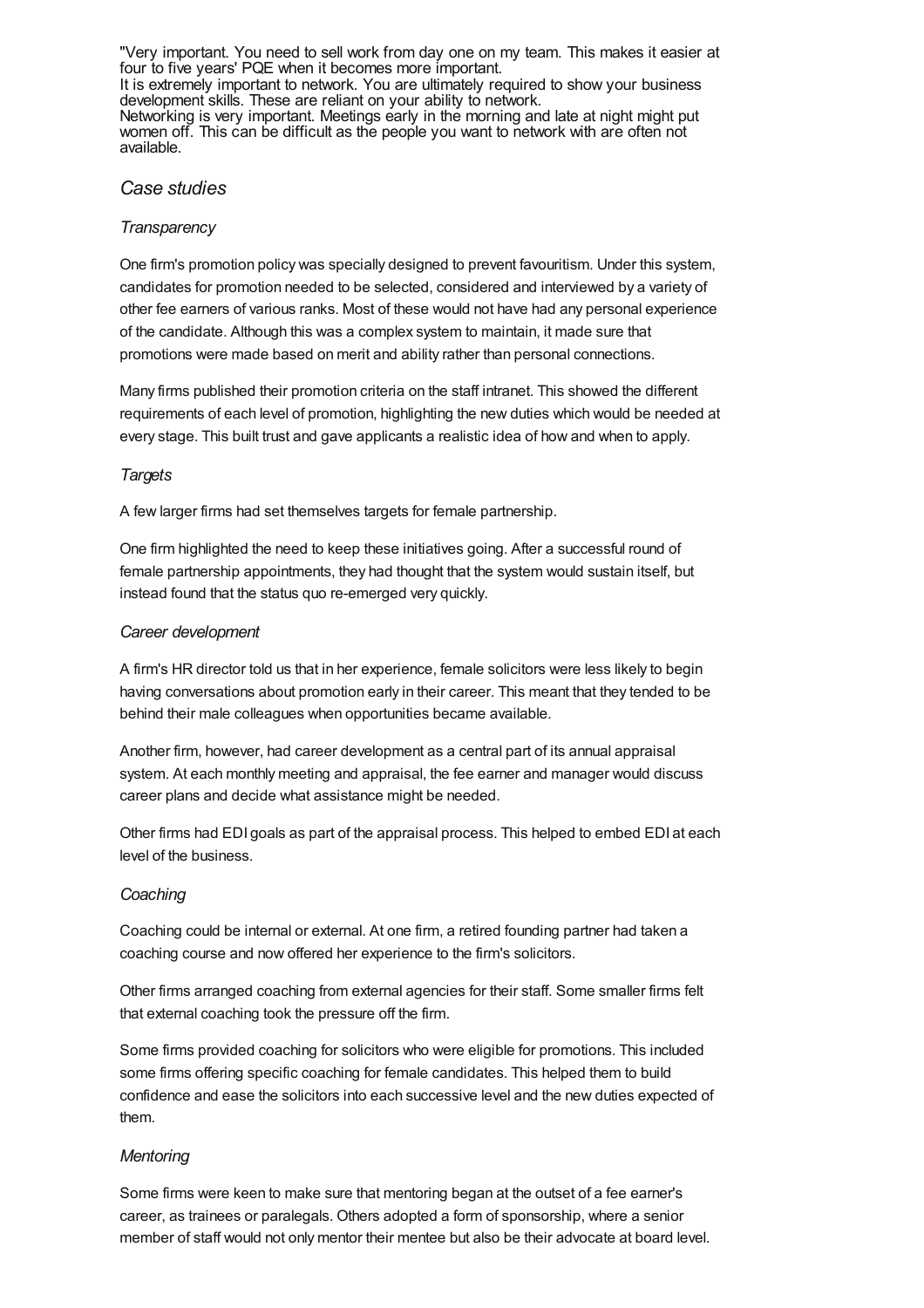A few firms looked further afield for mentors. Some used retired partners or alumni of the firm who had moved elsewhere, which meant that mentees could have the benefit of their experience and knowledge of the firm's internal dynamics. Others used external networks and agencies to give mentors detachment and objectivity.

One partner told us that her firm did not offer mentoring. However. when we spoke to her employees they clearly saw her as a mentor, and had benefited from her guidance as they progressed at the firm. Mentoring does not always need to be explicit and formal.

Some mentoring policies, offered to all fee earners, had the potential to benefit female and BAME solicitors especially:

- allowing mentees to select a mentor with certain characteristics the example used was a woman partner with children who works part-time
- reverse mentoring, where a senior staff member is paired with a junior one to give them an insight into how the firm works 'at the coalface'.

#### *Internal networks*

Several firms had well-established women's and BAME networks who met regularly in a variety of events.

One firm felt that BAME staff were too stretched across offices to be able to form an effective network. They took steps to set up regional networks outside the firm, involving staff from several firms.

#### *External networks*

For many firms, traditional networking events had taken place outside of work hours and had revolved around drinking alcohol and activities such as football matches.

Some firms had found that this approach was off-putting not only to some staff but also to clients. They had therefore decided to widen their variety of networking to include events like concerts, and those having earlier start times, for example breakfast events, to include employees and clients with caring responsibilities.

Other firms encouraged women solicitors to be part of external networks such as their local Lean In Circle, which not only helped them to develop their own careers but also to build links to local markets. This kind of networking also allowed women to meet with potential clients and suppliers outside the law. One firm had set aside a separate budget for this activity.

Another firm organised conferences and seminars for women lawyers from a number of other firms. An innovative approach came from a firm whose marketing department provides networking training to its employees. This was seen by staff as being very useful. Senior staff could also assist in making introductions with key clients and stakeholders.

Some employees said that they had greatly benefited from secondments, both to the offices of large clients and their firms' overseas offices.

#### *Good practice questions*

- Are my promotion processes clear and transparent? If not, why not?
- How can I avoid favouritism and bias in promoting people?
- Are staff encouraged to talk about their career plans?
- Do junior staff have role models within the business? If not, can I find an external mentor?
- Could coaching help staff to acclimatise to new roles as they progress?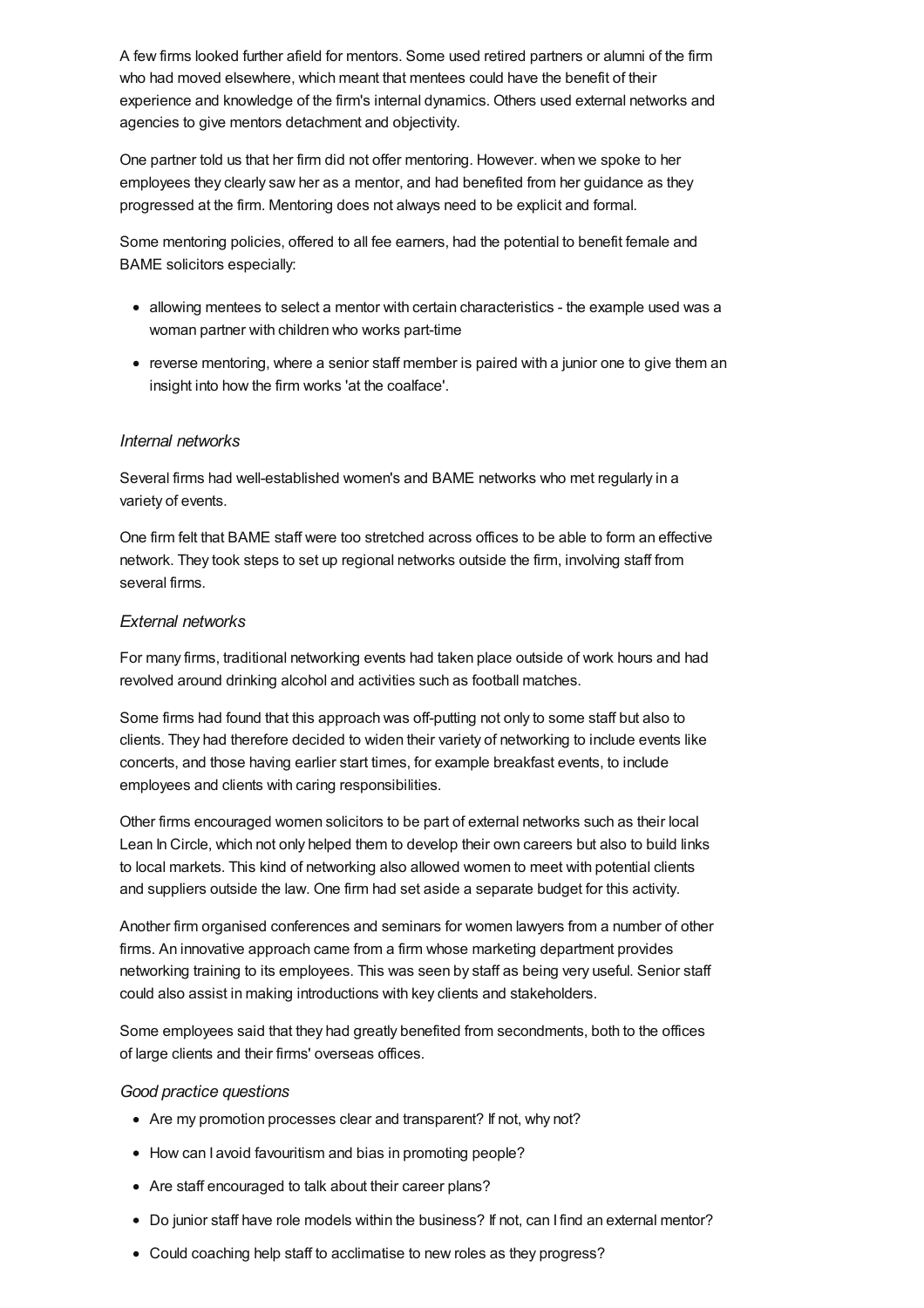• Do I give all of my employees the opportunity to network?

## *Alternative career paths*

## *Why is it important?*

Having an alternative career structure might help firms to keep staff who would otherwise leave if there was no scope to progress within a firm. It therefore makes good business sense.

Although such roles might benefit all staff, some female solicitors said they found these attractive. They give recognition whilst often allowing greater flexibility in working practices which can help those with family commitments. They are also a credible alternative for those who do not want to make a financial commitment to partnership at a particular time. Several firms told us that these roles can be seen as either an alternative to equity partnership or a step on the road towards it.

## *Challenges*

Not all solicitors want to become a manager or partner in a firm. Several firms recognised this and had introduced alternative career paths for their staff.

For some firms the issue was that there were too many people who wanted to join the partnership with only limited places available. For these firms, it was important for them to think of ways to keep their most talented staff. This was an issue for those with a very flat firm structure. It was also an issue for those who had considered gender or BAME managerial targets. Female and BAME solicitors could only be promoted when there are managerial vacancies.

It can be difficult to:

- create a credible an aspirational alternative to partnership
- have transparency around alternative roles.

## *Positive steps*

- Avoid having a flat career structure.
- Consider creating technical, managerial or other non-legal roles to help keep talented staff. Allow people the flexibility to move between these roles.
- Consider the role of fixed-hours posts such as professional support lawyers.
- Make sure that any alternative career roles are equally valued by the firm.

## *Case studies*

## *Avoiding a flat firm structure*

An Alternative Business Structure (ABS) firm was considering introducing associate directors but have not done so yet. They had come to realise that legal roles are limited because there is a flat structure. There are managerial/non-legal roles, for example team leaders and contract managers. The firm also support people moving across the organisation.

Another firm had set up an alternative career working group that has considered alternative career paths. As a result, they had recently introduced the role of managing associate.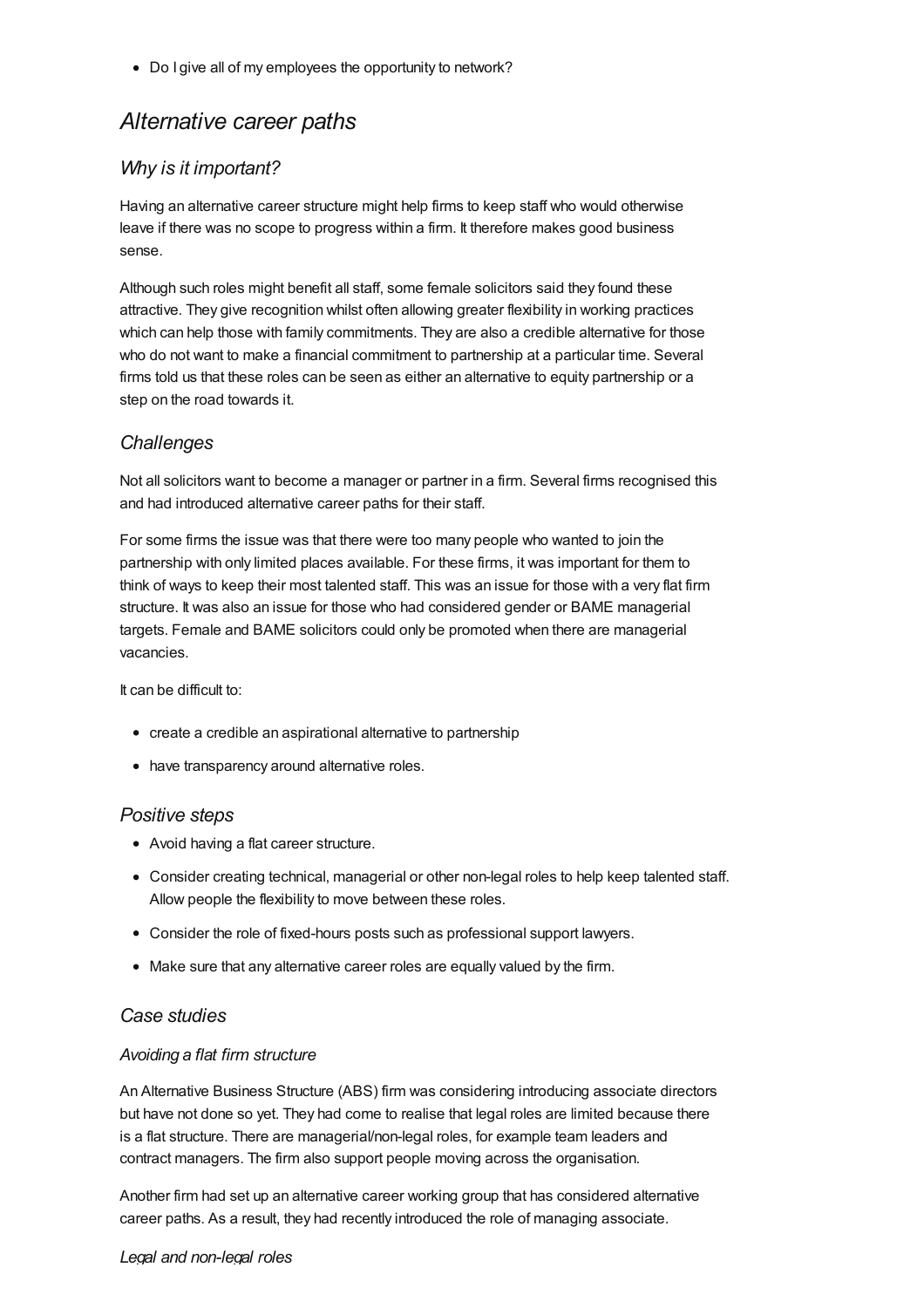The firm has a range of non-legal managerial posts. They support people to move between legal and non-legal roles. One solicitor was supported and given training to move into the HR function. Another individual was given a reduced caseload and the money laundering reporting officer (MLRO) role, which they preferred.

By being flexible and allowing this movement the firm retains the people and all their knowledge. The firm have also created senior solicitor and senior associate roles.

All staff can also apply to be on the management board. This is a completely open election with hustings.

*Good practice questions*

*Legal and non-legal roles*

- Do I have a number of different career paths available, avoiding a flat career structure?
- Do I encourage my staff to openly think about their career path and be clear about what they want to do?

## *Further action and support*

#### *What firms suggest we could do*

#### *Why is it important*

We want to understand the further support we can give to improve the diversity of people at senior levels in law firms. We spoke to the firms and individuals about this.

We will consider how we can best educate and help firms using our programmes such as Training for Tomorrow and Looking to the future. There were some positive comments about the Solicitors Qualifying Examination (SQE) and how this might help with diversity.

We are already delivering work in line with some of these ideas and considering the others.

#### *Positive steps*

#### *EDI promotion and networking*

- We share positive examples of what firms are doing in this area. This could be by publishing an external report including case studies or workshops to share our findings. We would also like to use information and case studies from this report as part of our Risk Outlook.
- We provide more information about what we are doing and what we would like to achieve, such as the virtual network.
- We run EDI events for HR professionals. This should include more regional events and not just be focused on London.
- We look at what other sectors do, for example bringing diversity champions together to network and learn, as happens in the insurance market at Lloyds.
- We do more to promote the business advantages of having a diverse workforce. An example given was encouraging the inclusion of an EDIrequirement in the Legal 500. This would give an opportunity for firms to show the EDIwork they have done.
- We do more to recognise those firms who are developing good practice in this area.
- We consider what we can do to help firms in their work to increase the number of BAME solicitors in senior roles.
- We encourage firms to think about what can be done to attract the millennial generation. This could involve initiatives around flexible and agile working to achieve a good work/life balance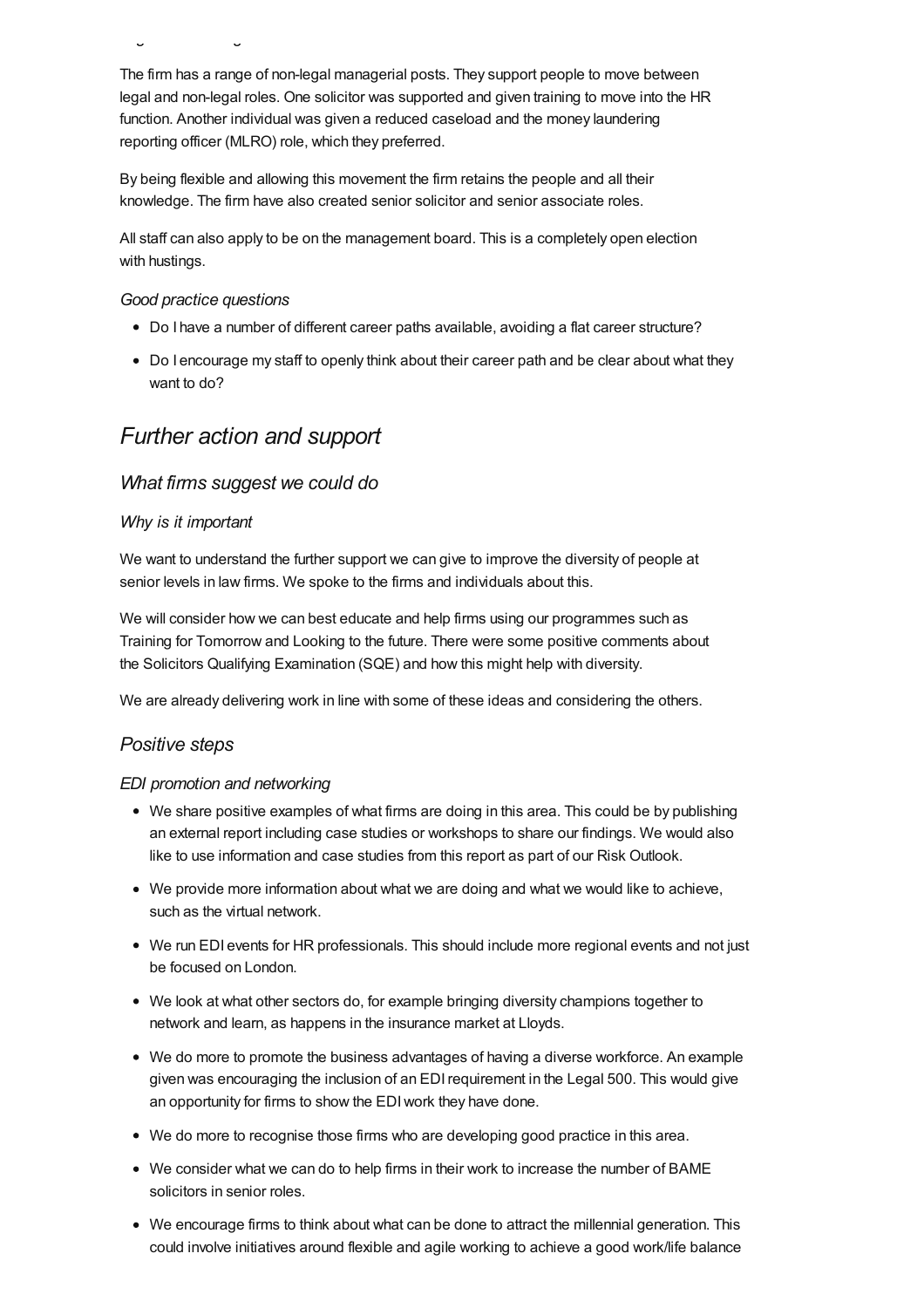for all.

#### *Monitoring*

- We monitor how individuals and firms are embedding EDI into their competencies as part of our work on continuing competence in the profession. We will be doing a review of continuing competence in 2017/18.
- We encourage firms to share and publish information on how they measure the impact of their EDIwork and monitor any changes.
- We consider further work on social mobility.

### *Our information*

- We consider producing EDI data for trainees so that firms can benchmark applicants for training contracts against the overall number of applications.
- We use our data to monitor career trends.
- We consider how the bi-annual data collection exercise can be done most consistently with the least impact on firms.

#### *Guidance*

We produce guidance and support focusing on how to manage a career break as confidence might drop after a break such as parental leave.

## *Conclusions and recommendations*

We received a positive response from law firms to the project. We were pleased with some of the steps that have been taken by firms, particularly in the area of gender. We now want to see more firms address the issue of ethnicity and social mobility.

It is clear that many individuals share the same career motivations and aspirations regardless of gender, ethnicity or social background. However firms need to do more to make sure that there is a level playing field in respect of these individuals and their aspirations. We will do what we can to support this.

Good firms we visited:

- had given thought to how they can develop an inclusive culture
- were fair and transparent in their approach to flexible and agile working
- had taken steps to create a more diverse recruitment pipeline
- had clear, fair and transparent career progression processes.

We hope that the good practice examples and case studies set out in this report help to show that achieving a diverse workforce does not have to be complicated and often only really requires an open-minded commitment to diversity. It is not necessarily about spending a lot of money or even about having numerous policies in place, but simply a willingness to enable and be an enabler for change.

There are areas of diversity which this report does not address, such as why career progression and access to senior roles do not reflect the overall female and BAME solicitor population, or why the diversity profile of the profession looks the way it does. These points require further analysis and discussion.

## *Next steps*